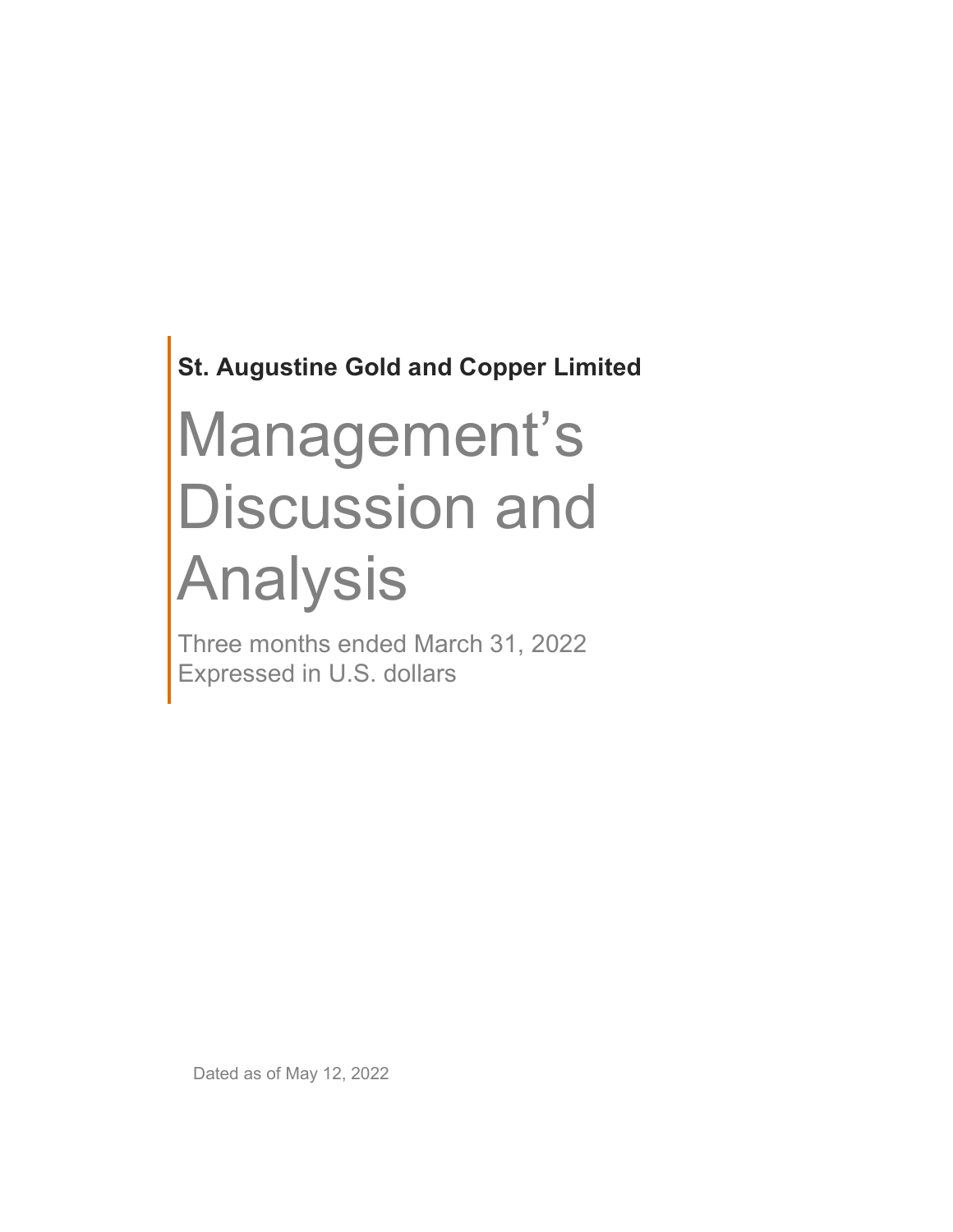# **Table of Contents**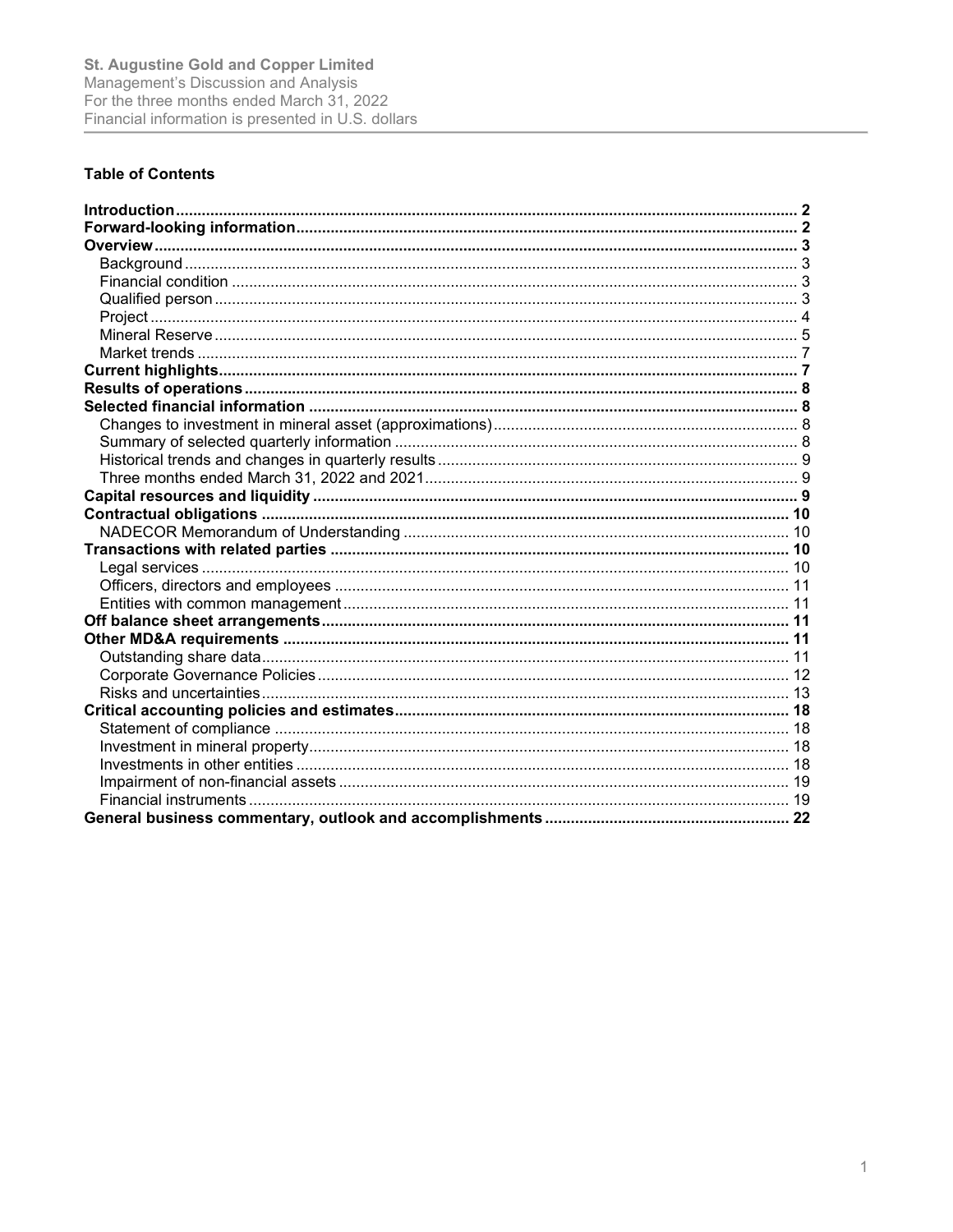The following discussion and analysis should be read in conjunction with the Technical Report with an effective date of February 25, 2013 and filed on www.sedar.com ("Sedar") on November 1, 2013, entitled "King-king Copper-Gold Project, Mindanao, Philippines" (the "Technical Report"), the Annual Information Form ("AIF") for the year ended December 31, 2021, the audited consolidated financial statements of St. Augustine Gold and Copper Limited (the "Company") for the years ended December 31, 2021 and 2020 the unaudited interim financial statements for the three months ended March 31, 2022, and all of the notes, risk factors and information contained therein. These are all available at www.sedar.com.

## **Introduction**

This Management's Discussion and Analysis ("MD&A") is dated May 12, 2022 and is in respect of the three months ended March 31, 2022. All dollar amounts referenced, unless otherwise indicated, are expressed in United States dollars. References to "CDN\$" mean Canadian dollars and "₱" refers to Philippine pesos.

This document contains forward-looking statements that involve risks and uncertainties. The Company's actual results may differ materially from those described in forward-looking statements because of various factors, including those described under "Forward-Looking Information."

#### Forward-looking information

This report contains "forward-looking statements" that were based on St. Augustine Gold & Copper Ltd.'s expectations, estimates and projections as of the dates which those statements were made. These forward-looking statements include, among other things, statements with respect to St. Augustine Gold & Copper Ltd.'s business strategy, plans, outlook and shareholder value, projections, targets, and expectations as to reserves, resources, results of exploration (including targets) and related expenses, mine development, mine operations, mine production costs, drilling activity, sampling and other data, recovery improvements, future production levels, capital costs, cost savings, cash and total costs of production of copper and gold, expenditures for environmental matters, reclamation and other post closure obligations and estimated future expenditures for those matters, completion dates for the various development stages of projects, future gold prices (including the long-term estimated prices used in calculating mineral reserves), and currency exchange rates. Generally, these forward-looking statements can be identified by the use of forward-looking terminology such as "outlook," "anticipate," "project," "target," "believe," "estimate," "expect," "intend," "forecast," "should," and similar expressions. Forward-looking statements are necessarily based upon a number of estimates and assumptions that, while considered reasonable, are inherently subject to known and unknown risks, uncertainties, and other factors that may cause St. Augustine Gold & Copper Ltd.'s actual results, level of activity, performance, or achievements to be materially different from those expressed or implied by such forward-looking statements.

A Preliminary Feasibility NI 43-101 Technical Report has been prepared by M3 Engineering and Technology with assistance from other companies with respect to the Kingking project. This document was made public on SEDAR on November 1, 2013. Therefore, the Kingking deposit is now considered a Mineral Reserve. A Mineral Reserve is defined as those parts of Mineral Resources which, after the application of all mining factors, result in an estimated tonnage and grade which, in the opinion of the Qualified Person(s) making the estimates, is the basis of an economically viable project after taking account of all relevant processing, metallurgical, economic, marketing, legal, environment, socio-economic and government factors. This Technical Report contains numerous estimates and assumptions that the authors believe to be reasonable but are still subject to all the risks referred to above. This report does not constitute or form part of, and should not be construed as, an offer, invitation, or inducement to purchase or subscribe for any securities nor shall it or any part of it form the basis of, or be relied upon regarding, any contract or commitment whatsoever.

Please also note that references to project quantities and economics contained in this presentation are on a 100% project basis. At present, St. Augustine Gold & Copper Limited has an indirect and direct equity interest of 50% (through local shareholdings) in the project with a 50% economic interest. References to economic interests should be interpreted from a whole of project value chain perspective since such interests will encompass a package of direct minority equity interests in entities subject to nationality laws, a fully owned processing subsidiary which is not so subject and contractual rights and benefits under associated Project agreements. The current equity and economic interests are expected to substantially increase upon fulfilment of all obligations under the existing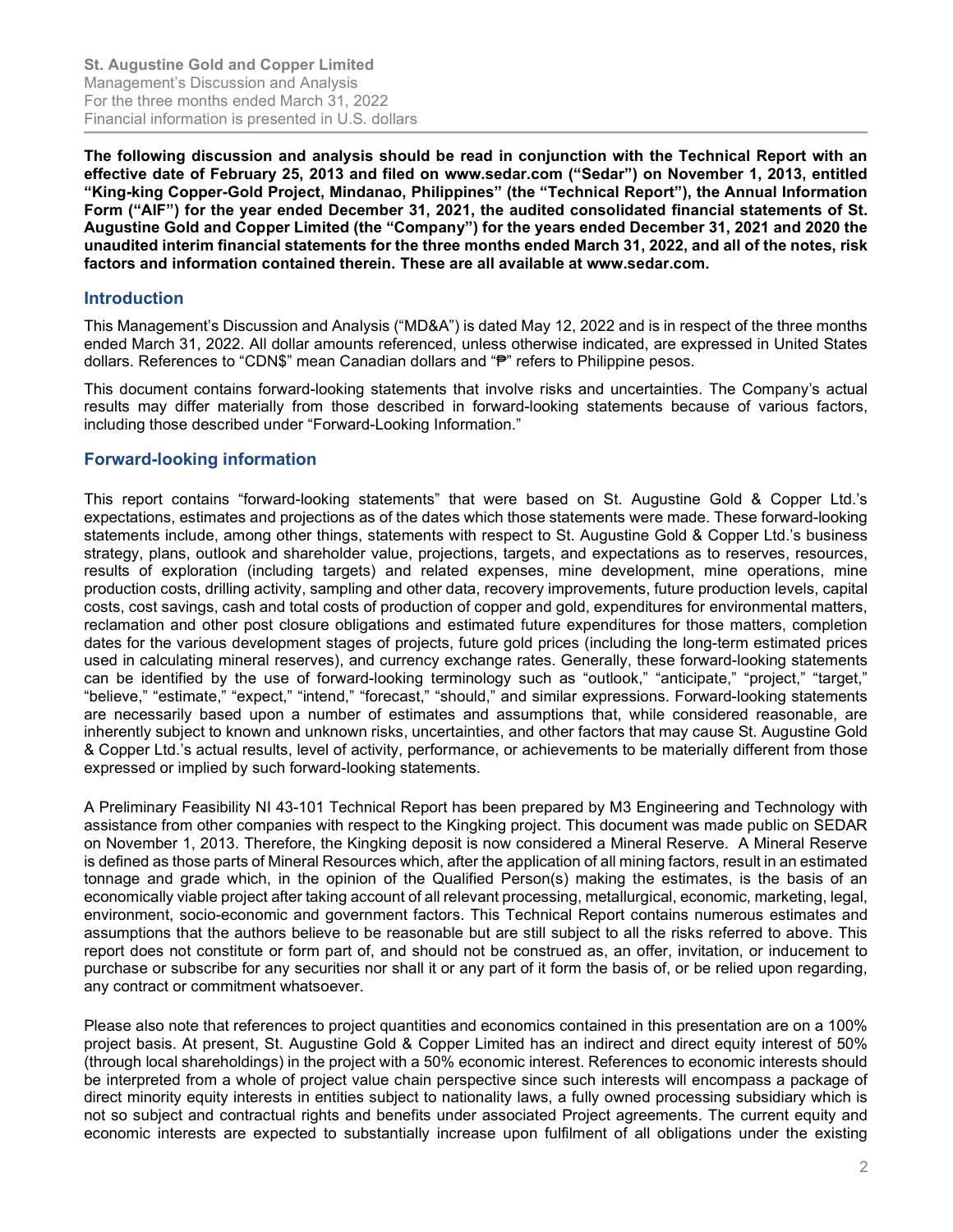restructuring/consolidation agreements. Please refer to our previous press releases and financial disclosures in the Investors section of our website for further information.

# **Overview**

## **Background**

St. Augustine Gold and Copper Limited ("SAGC" or "the Company") was incorporated in the British Virgin Islands on January 27, 2010. The Company is engaged in the business of mineral property exploration; currently, its only activity is the continued evaluation of the Kingking copper-gold property ("Kingking" or the "Project"). The Company is in the process of earning an economic interest in the Project from Nationwide Development Corporation ("NADECOR") through a Memorandum of Understanding ("MOU"); however, if the terms of the Project Framework Agreement ("PFA"), as amended in August 2014, are completed, the PFA will supersede this earn-in process. The PFA is envisaged to consolidate partner interests into one corporate vehicle, which is the Company. The amended PFA's purpose is to restructure and align NADECOR and the Company's financial interests in the Project. Upon completion of the amended PFA's terms, it will supersede the Memorandum of Understanding and related agreements.

The Company's operating subsidiaries were formed for advancing the Project's large proven and probable mineral reserves containing copper and gold (4.1 billion pounds of contained copper and 7.8 million troy ounces of contained gold, as documented in the Company's NI 43-101 compliant Technical Report). The Company's objective is to bring the Project into commercial production in a timely and cost-effective fashion. The costs of financing are being optimized by de-risking and adding value to the Project. Management believes that due to the past and expected strength in the markets for gold and copper, the Project represents an opportunity to generate a superior return on investment for the Company's shareholders.

#### Financial condition

At March 31, 2022, the Company reported cash of approximately \$150,000. Short term funding needs beyond the Company's cash position are expected to be made primarily through either the issuance of equity or debt. At March 31, 2022, the Company's working capital deficit is approximately \$4.9 million.

While the Company holds notes receivable of approximately \$13.8 million, these notes do not generate material interest income and were issued to support overall Project development. The Company is invested in joint ventures and in its partner, NADECOR; these investments have historically increased the Company's net loss, which is expected to continue, at a minimum, until commercial operation of the Project.

As at and for the three months ended March 31, 2022, the Company's lack of revenue, accumulated deficit and limited free working capital together represented a material uncertainty that cast doubt about the Company's ability to continue as a going concern. As additional funds will be required to continue Project development, management will need to secure sources of debt, equity or partner financing.

The Company has no material long-term debt or other restrictive covenants with respect to its liabilities.

#### Qualified person

Disclosure of a scientific or technical nature in this MD&A with respect to the Project was prepared and approved by, or under the supervision of James Moore, P.E., Consulting Engineer. Mr. Moore is a "qualified person" for the purposes of National Instrument 43-101 of the Canadian securities administrators ("NI 43-101").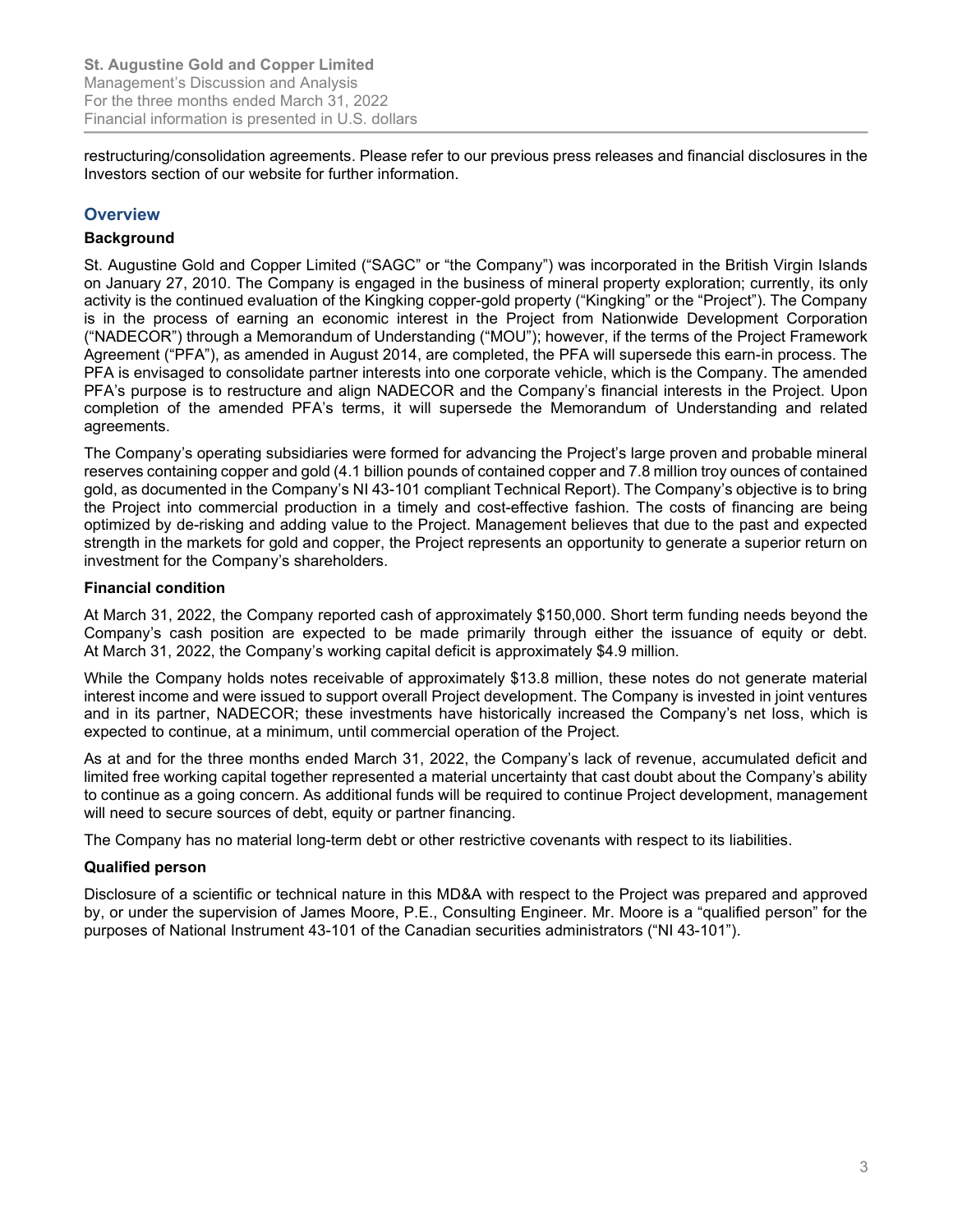## Project

The Kingking property is centered at approximate geographical coordinates 7°11'31"N Latitude and 125°58'24"E Longitude on the Philippine Island of Mindanao. The mineral reserve is located at Sitio Gumayan, Barangay Kingking, Municipality of Pantukan, Davao de Oro, in Mindanao.

The Kingking property is a large copper-gold proven and probable mineral reserve. The proven mineral reserves are 99.1 million tonnes at 0.349% total copper, 0.132% soluble copper and 0.514 grams per tonne (g/t) gold. The probable mineral reserves include 518.8 million tonnes at 0.290% total copper, 0.075% soluble copper, and 0.373 grams per tonne (g/t) gold. The proven and probable mineral reserve consists of 4.1 billion pounds (1.9 million tonnes) of



contained copper and 7.8 million troy ounces (244 tonnes) of contained gold, as documented in the Company's Technical Report.

#### History and current developments of the Kingking property

The Kingking tenement comprises 184 mining claims that are owned by NADECOR under Mineral Production Sharing Agreement #009-92-XI (the "MPSA"), which was approved by the Government of the Philippines on May 27, 1992, amended December 11, 2002, and was renewed for another 25 years on May 23, 2016. The MPSA grants NADECOR the exclusive right to explore, develop and exploit minerals within the area comprising the Kingking tenement. The Kingking mineralized material was originally discovered in 1966.

In April 2010, NADECOR, Russell Mining and Minerals, ULC, ("RMMU"; formerly Russell Mining and Minerals Inc. "RMMI"), the Company and shareholders of NADECOR entered into an MOU, which was subsequently amended, (inclusive of amendments) to develop the Kingking property. The MOU addresses the formation of a joint venture to develop the Kingking property.

During 2010 and 2011, the Company settled with other parties which held an interest in the Project, such that only the Company and NADECOR have rights to develop and place the Project into production. Benguet Corp. divested itself all rights under its previous operating agreement with respect to the Project.

The PFA, as amended in August 2014 (the "Amended PFA"), which assures the Company's 50% economic interest in the Project and set out the structure for the future mining and milling operations of the Project. The Amended PFA also established commitments to acquire lands and consolidate Project stakeholders' interests into the Company. The Amended PFA is described in detail in the Current Highlights.

The Company announced in a press release (dated September 18, 2013) the results of its NI 43-101 compliant Preliminary Feasibility Technical Report (effective date of the report February 25, 2013). This Technical report was filed on SEDAR on November 1, 2013. The level of information provided in this report permits the Company to report the Kingking deposit as a mineral reserve. The table directly below presents the mineral reserve for the Kingking Project.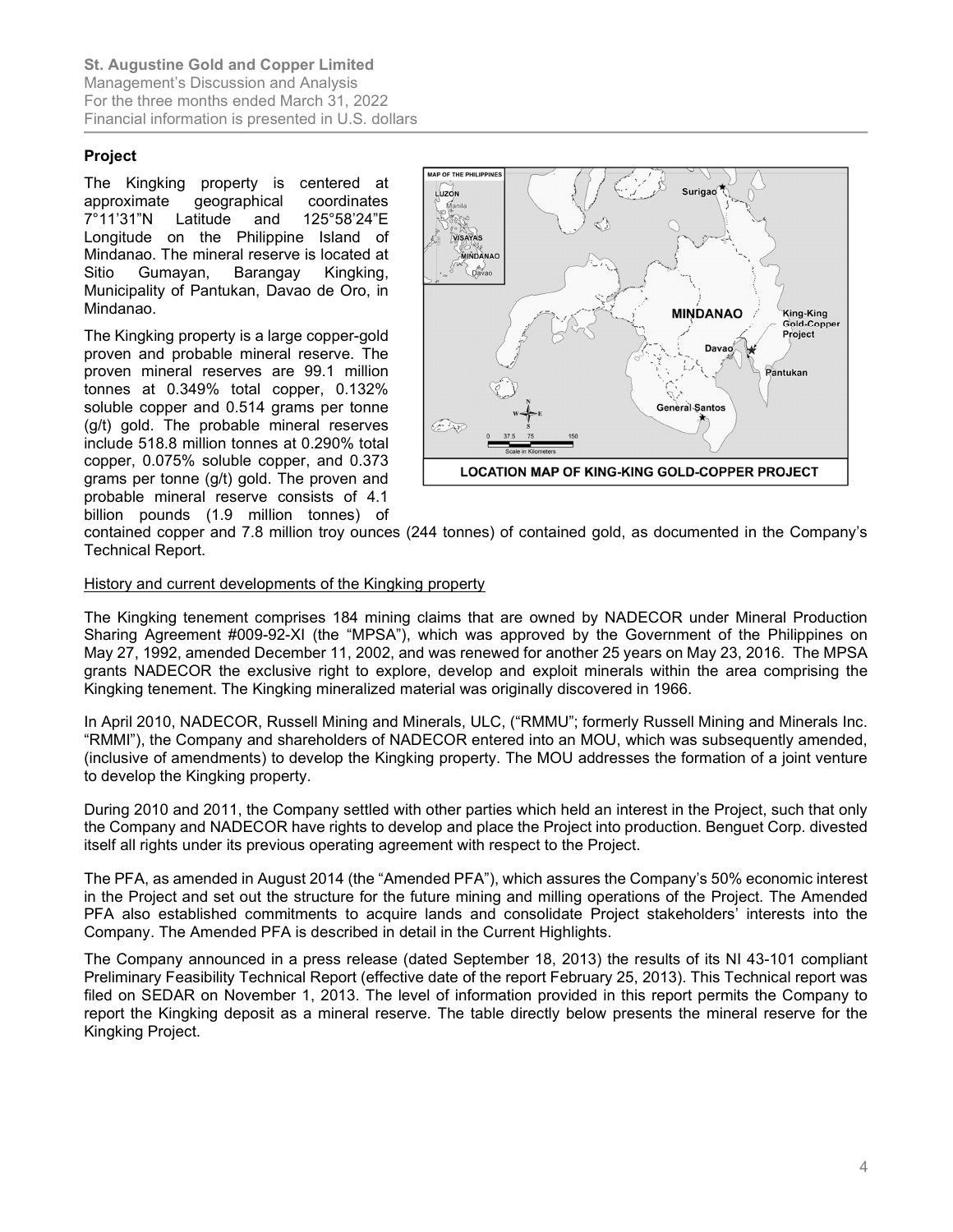#### Mineral Reserve

| <b>St. Augustine Gold and Copper Limited</b><br>Management's Discussion and Analysis |                  |                |                |                |                |
|--------------------------------------------------------------------------------------|------------------|----------------|----------------|----------------|----------------|
|                                                                                      |                  |                |                |                |                |
|                                                                                      |                  |                |                |                |                |
|                                                                                      |                  |                |                |                |                |
|                                                                                      |                  |                |                |                |                |
|                                                                                      |                  |                |                |                |                |
| For the three months ended March 31, 2022                                            |                  |                |                |                |                |
| Financial information is presented in U.S. dollars                                   |                  |                |                |                |                |
|                                                                                      |                  |                |                |                |                |
| <b>Mineral Reserve</b>                                                               |                  |                |                |                |                |
|                                                                                      |                  | <b>Tot Cu</b>  | Sol Cu         | Gold           | <b>NSR</b>     |
| Reserve Classification                                                               | Ktonnes          | (% )           | (%)            | (g/t)          | (US\$)         |
| <b>Proven Mineral Reserve</b>                                                        |                  |                |                |                |                |
| Heap Leach Ore                                                                       | 17,791           | 0.340          | 0.197          | 0.132          | 16.53          |
| Oxide Mill Ore                                                                       | 21,674           | 0.514          | 0.328          | 0.849          | 45.36          |
| Sulfide Mill Ore                                                                     | 52,942           | 0.305          | 0.044          | 0.543          | 24.92          |
| Low Grade Mill Ore                                                                   | 6,734            | 0.184          | 0.027          | 0.218          | 10.80          |
| <b>Total Proven Reserve</b>                                                          | 99,141           | 0.349          | 0.132          | 0.514          | 26.92          |
| <b>Probable Mineral Reserve</b>                                                      |                  |                |                |                |                |
| Heap Leach Ore                                                                       | 77,373           | 0.305          | 0.172          | 0.145          | 14.81          |
| Oxide Mill Ore                                                                       | 45,440           | 0.393          | 0.259          | 0.745          | 35.30          |
| Sulfide Mill Ore                                                                     | 345,715          | 0.288          | 0.037          | 0.398          | 20.48          |
|                                                                                      | 50,247           | 0.191          | 0.023          | 0.211          | 10.93          |
|                                                                                      |                  | 0.290          | 0.075          | 0.373          | 20.01          |
| Low Grade Mill Ore<br><b>Total Probable Reserve</b>                                  |                  |                |                |                |                |
| Proven/Probable Mineral Reserve                                                      | 518,775          |                |                |                |                |
|                                                                                      |                  |                |                |                |                |
| Heap Leach Ore<br>Oxide Mill Ore                                                     | 95,164<br>67,114 | 0.311<br>0.432 | 0.177<br>0.281 | 0.143<br>0.779 | 15.13<br>38.55 |
| Sulfide Mill Ore                                                                     | 398,657          | 0.290          | 0.038          | 0.417          | 21.07          |
| Low Grade Mill Ore                                                                   | 56,981           | 0.190          | 0.023          | 0.212          | 10.91          |

The Company edited its major permitting documents (Environmental Impact Statement ("EIS") and Declaration of Mine Project Feasibility ("DMPF")) during 2013 and 2014 based on comments received from the Department of Environment and Natural Resources ("DENR") on its earlier permit document submissions in 2012. The revised permit document packages for the EIS and the DMPF were submitted to the DENR for review in 2014 (EIS in May 2014 and the DMPF in December 2014). The EIS was approved by the DENR in February 2015 and an Environmental Compliance Certificate was received from the DENR for the Kingking Copper-Gold Project at that time. The DMPF was approved by the DENR in December 2015 and an order to proceed to the development and operating stages of the project was received from the DENR in January 2016.

The coastal complex land position was purchased (~100 Hectares) in August 2014. This land area is important for the future project regarding port and power plant development that will support the mining project.

In July 2015, the Company announced the execution of a Memorandum of Agreement ("MOA") executed between NADECOR, the Mansaka Indigenous Cultural Communities/Indigenous Peoples ("IPs") and the National Commission on Indigenous Peoples ("NCIP") in May 2015. The MOA is effective for a period of twenty-five (25) years. The key features of the agreement are the commitment by NADECOR to pay a royalty fee of one percent of the Project's gross revenues and to provide employment priority to members of the IPs, and the IPs will provide their Free and Prior Informed Consent certificate with respect to the MPSA. The MOA was approved at the Central Office of the NCIP and it issued a Certification Precondition ("CP") to NADECOR in January 2016.

The DMPF (a major project permit) approved by the DENR in December 2015 was amended with the Integrated Kingking Copper-Gold Project document in March 2016. The amended DMPF was approved by the DENR in May 2016. The amended DMPF basically implements the Original Project in two (2) stages within the same area of the same facilities. The Stage 1 portion of the Project would probably mine and process 1.1 million TPY of high grade mixed copper oxide-sulfide ore by sulfide flotation and agitation tailing leach-SXEW. Stage 2 would be almost the same project originally described in the December 2015 approved DMPF and would follow Stage 1.

In April 2016, the Supreme Court of the Philippines issued a Notice of Judgment dated March 9, 2016 on the intracorporate dispute involving the Company's joint venture partner, NADECOR, and dismissing the petition filed by the Ricafort group which was questioning the legitimacy of the NADECOR Board headed by Mr. Conrado T. Calalang and upholding the decision of the Court of Appeals in finding that the Calalang Board is the legitimate Board. A Motion of Reconsideration dated May 31, 2016 was lodged by Ricafort group. On March 8, 2017, the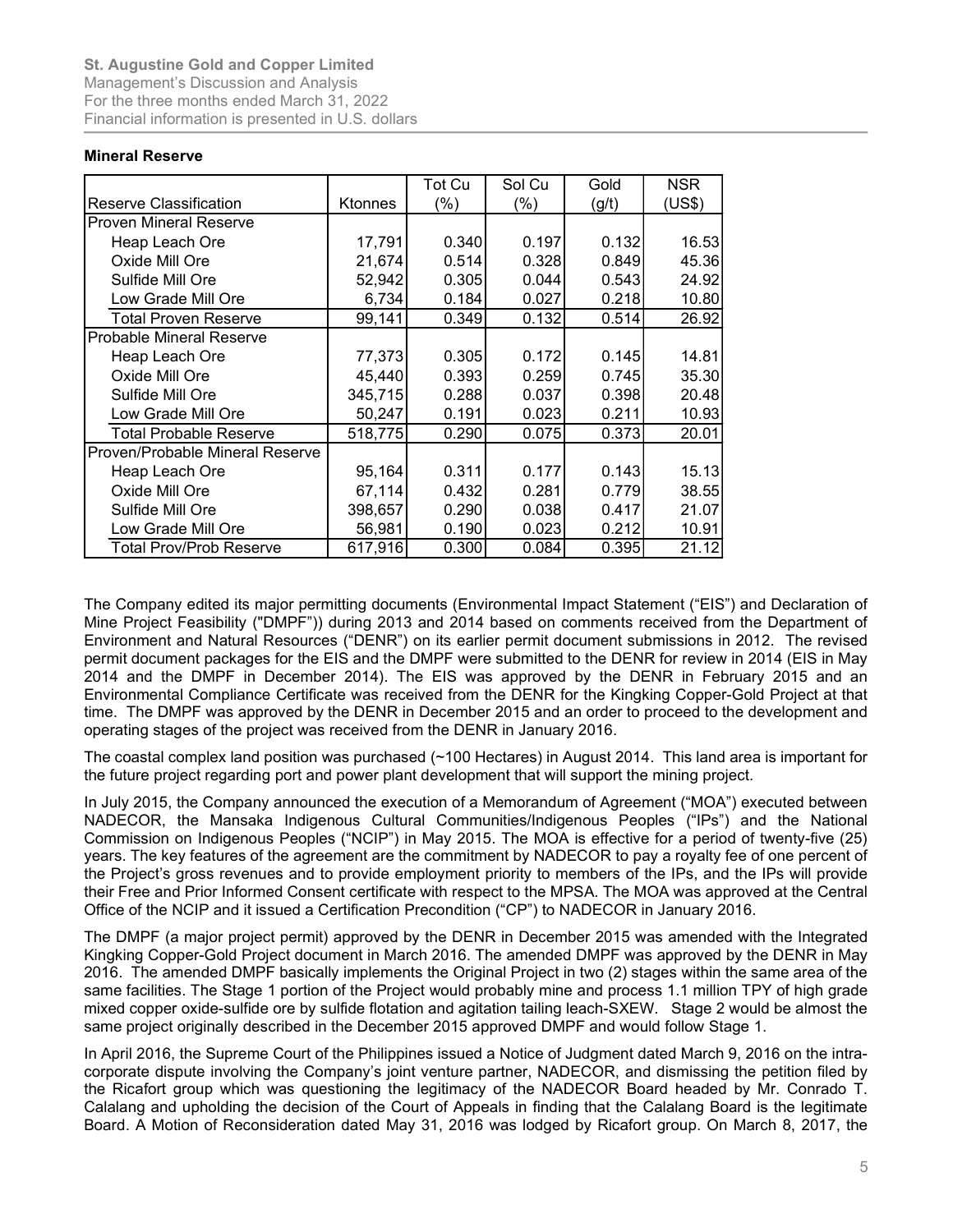Supreme Court issued a Resolution denying the Motion for Reconsideration filed with finality. In view thereof, all subsisting contracts between the Company and NADECOR continue to be valid and binding.

In June 2016, the Mines and Geosciences Bureau ("MGB") issued an order approving the assignment of the MPSA to Kingking Mining Corporation ("KMC") pursuant to the deeds of assignment dated October 22, 2010 and November 25, 2013. A Mineral Processing Permit (MPP) for the Project was also issued by the MGB and the application for the area expansion involving consolidation of APSA No. 026-XI and MPSA No. 009-92-XI AMD was approved.

The Kingking project lands were approved for re-classification to heavy industrial use by the Municipal Planning and Development Office (MPDO) in August 2016. These are lands that will have project facilities on them, some examples are the processing and tailing-storage sites.

On August 8, 2016, the Company announced that the DENR through MGB has approved the renewal of the amended MPSA for another 25-year term.

On February 22, 2017, KMC received show cause order from the DENR directing KMC to explain why the MPSA should not be cancelled for being located within a protected watershed area.

On February 27, 2017, management of KMC responded to the show cause order stating that there are no valid grounds to cancel, terminate or suspend the MPSA. The DENR has yet to render a resolution on the matter, as with other mining companies that received similar show-cause orders.

On April 27, 2017, the DENR issued Administrative Order No. 2017-10 ("DAO No. 2017-10"), banning the open pit method of mining for copper, gold, silver and complex ores in the country. With the change in the leadership of the DENR, all actions of the previous DENR Secretary are being reviewed by the Mining Industry Coordinating Council ("MICC") which is co-chaired by the Secretary of Finance and the DENR Secretary. Subsequently, a joint letter from numerous mining companies, including KMC, requested for the suspension of the implementation pending the review on the legality of DAO 2017-10. In October 2017, the new DENR Secretary, Roy A. Cimatu, announced that during the last meeting of the MICC, a Resolution was issued, whereby a majority of the members thereof voted to recommend changes to DAO No. 2017-10, to the effect that the DENR lifts the ban on open-pit mining.

However, by December 2017, the Company received information that President Duterte wanted a thorough review of mining policies, despite the recommendation of the MICC, and thus did not agree to remove the ban on open pit mining. Eventually, the DENR sent out notices to all mining companies that a forum will be conducted by Secretary Cimatu beginning January 2018, to discuss revisions to existing mining policies. Thus far, four (4) meetings have been held about the proposed revisions, the last of which was in July 2018. Another meeting with the DENR Secretary was scheduled last October 2018, where mining companies, including KMC, provided their inputs to the proposed revisions. KMC will continue to participate in such meetings/forums. Although the meetings with the DENR continued, the ban on open-pit mining remains up to today.

In subsequent meetings, the DENR informed the mining companies about new policies regarding the need for rehabilitation of areas that were disrupted by mining operations, i.e. the need to commence the planting of trees on those areas that, based on the Company's assessment, has no more potential for the extraction of ores. As the Company has not started operations due to the ban, the Company will not be covered by those new policies just yet, as there are no disrupted areas to speak of. However, the Company continues to engage the DENR, through the MGB in discussions regarding this policy.

On another note, the Philippine House of Representatives started discussions on pending bills regarding the adjustment to increase taxes imposable on mining companies. Also discussed was the probability of amending the Mining Law to impose royalty on mining companies that are operating outside areas considered as mineral reserved areas or MRAs. KMC's MPSA area is outside this MRA. To-date, there are no final decisions regarding the pending bills. Moreover, there are no counterpart bills on this matter before the Senate of the Philippines, which is needed for the pending bill to eventually be passed into a law. Since the House bill did not pass muster in the  $17<sup>th</sup>$  Congress, this matter on imposing taxes on mining companies outside of the MRA is considered by-passed. We will await if a similar bill on the matter will be re-filed in the 18<sup>th</sup> Congress.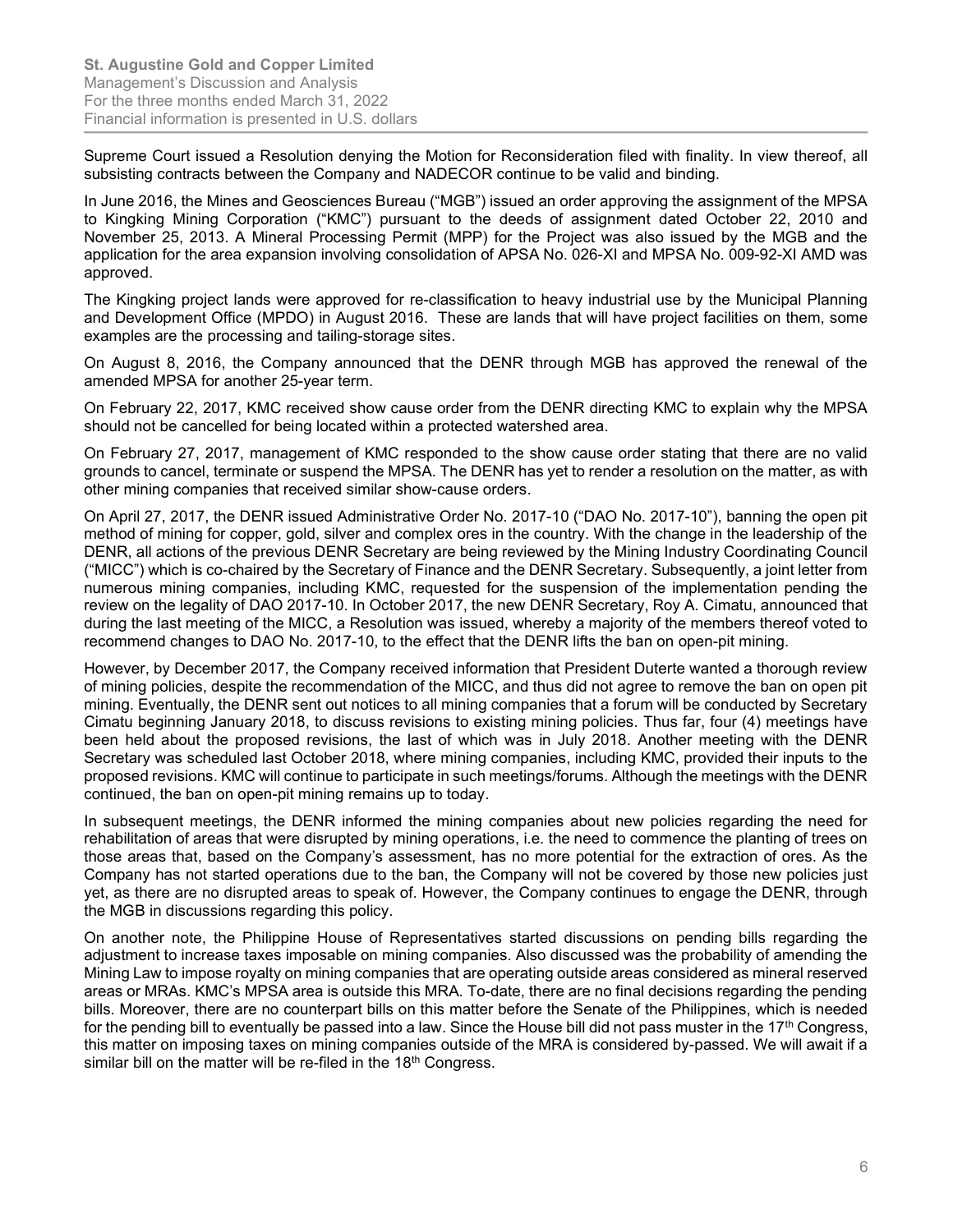In December 2017, President Rodrigo R. Duterte signed into law Republic Act No. 10963, also known as the TRAIN Law or the Tax Reform for Acceleration and Inclusion Law. This law took effect on January 1, 2018. Pursuant to Section 48 of the TRAIN law, excise tax for metallic and non-metallic minerals was raised from the previous 2% to 4%. The Bureau of Internal Revenue (BIR) then issued Revenue Regulation No, 1, s. 2018, (effective January 15, 2018), whereby it was stated that the 4% excise tax will be based "on the actual market value of the gross output at the time of removal". A new fiscal regime for the mining industry was discussed in the 17<sup>th</sup> Congress, which was to be included in the proposed TRAIN 2 law. However, TRAIN 2 also failed to pass, considering the irreconcilable differences between the Senate and House versions of the bill. L. Augustine Gold and Copper Limited<br>
anargement's Discussion and Analysis<br>
The three months ended March 31, 2022<br>
The three months ended March 31, 2022<br>
December 2017, President Rodrigo R. Duterte signed into law Republi 20. Augustine Gold and Copper Limited<br>
anagement's Discussion and Analysis<br>
2012 mancial information is presented in U.S. dollars<br>
2017 December 2017, President Rodrigo R. Duterte signed into law Republic Act No. 10963, a 2011 and the moment of Discussion and Analysis<br>
anagement's Discussion and Analysis<br>
anagement's Discussion and Analysis<br>
anagement's Discussion and Analysis<br>
December 2017, President Rodrigo R. Duterte signed into law Re mancial information is presented in U.S. dollars<br>
December 2017, President Rodrigo R. Duterte signed into law Republic Act No. 10963, also knows<br>
awo or the Tax Reform for Acceleration and Inclusion Law. This law took eff December 2017, President Rodrigo R. Duterte signed into law Republic Act No. 10963, also know or the Tax Reform for Acceleration and Inclusion Law. This law took effect on January 1, 2<br>
section 48 of the TRAN law, excise December 2017, President Rodrigo R. Dulette signed into law Republic Act too. 10963, also knot<br>aw or the Tax Reform for Acceleration and Inclusion Law. This law took effect on January 1, 2<br>ection 48 of the TRAIN law, exci

# Market trends

Average annual prices as well as the 2022 average price through the date of this document, for copper and gold are summarized in the table below:

| <b>Market trends</b>      |                                                            |           | aw or the Tax Reform for Acceleration and Inclusion Law. This law took effect on January 1, 2.<br>Section 48 of the TRAIN law, excise tax for metallic and non-metallic minerals was raised from th<br>%. The Bureau of Internal Revenue (BIR) then issued Revenue Regulation No, 1, s. 2018, (effe<br>018), whereby it was stated that the 4% excise tax will be based "on the actual market value of<br>it the time of removal". A new fiscal regime for the mining industry was discussed in the 17 <sup>th</sup> Con<br>o be included in the proposed TRAIN 2 law. However, TRAIN 2 also failed to pass, considering<br>lifferences between the Senate and House versions of the bill.<br>verage annual prices as well as the 2022 average price through the date of this document, for |
|---------------------------|------------------------------------------------------------|-----------|---------------------------------------------------------------------------------------------------------------------------------------------------------------------------------------------------------------------------------------------------------------------------------------------------------------------------------------------------------------------------------------------------------------------------------------------------------------------------------------------------------------------------------------------------------------------------------------------------------------------------------------------------------------------------------------------------------------------------------------------------------------------------------------------|
|                           | are summarized in the table below:                         |           |                                                                                                                                                                                                                                                                                                                                                                                                                                                                                                                                                                                                                                                                                                                                                                                             |
|                           | Average annual market prices (US\$)                        |           |                                                                                                                                                                                                                                                                                                                                                                                                                                                                                                                                                                                                                                                                                                                                                                                             |
| Year                      | Copper (lb)                                                | Gold (oz) |                                                                                                                                                                                                                                                                                                                                                                                                                                                                                                                                                                                                                                                                                                                                                                                             |
| 2008                      | 3.11                                                       | 880       |                                                                                                                                                                                                                                                                                                                                                                                                                                                                                                                                                                                                                                                                                                                                                                                             |
| 2009                      | 2.41                                                       | 981       |                                                                                                                                                                                                                                                                                                                                                                                                                                                                                                                                                                                                                                                                                                                                                                                             |
| 2010                      | 3.45                                                       | 1,233     |                                                                                                                                                                                                                                                                                                                                                                                                                                                                                                                                                                                                                                                                                                                                                                                             |
| 2011                      | 4.02                                                       | 1,568     |                                                                                                                                                                                                                                                                                                                                                                                                                                                                                                                                                                                                                                                                                                                                                                                             |
| 2012                      | 3.63                                                       | 1,681     |                                                                                                                                                                                                                                                                                                                                                                                                                                                                                                                                                                                                                                                                                                                                                                                             |
| 2013                      | 3.22                                                       | 1,394     |                                                                                                                                                                                                                                                                                                                                                                                                                                                                                                                                                                                                                                                                                                                                                                                             |
| 2014                      | 3.10                                                       | 1,255     |                                                                                                                                                                                                                                                                                                                                                                                                                                                                                                                                                                                                                                                                                                                                                                                             |
| 2015                      | 2.50                                                       | 1,160     |                                                                                                                                                                                                                                                                                                                                                                                                                                                                                                                                                                                                                                                                                                                                                                                             |
| 2016                      | 2.21                                                       | 1,248     |                                                                                                                                                                                                                                                                                                                                                                                                                                                                                                                                                                                                                                                                                                                                                                                             |
| 2017                      | 2.79                                                       | 1,257     |                                                                                                                                                                                                                                                                                                                                                                                                                                                                                                                                                                                                                                                                                                                                                                                             |
| 2018                      | 2.96                                                       | 1,269     |                                                                                                                                                                                                                                                                                                                                                                                                                                                                                                                                                                                                                                                                                                                                                                                             |
| 2019                      | 2.72                                                       | 1,394     |                                                                                                                                                                                                                                                                                                                                                                                                                                                                                                                                                                                                                                                                                                                                                                                             |
| 2020                      | 2.80                                                       | 1,770     |                                                                                                                                                                                                                                                                                                                                                                                                                                                                                                                                                                                                                                                                                                                                                                                             |
| 2021                      | 4.23                                                       | 1,800     |                                                                                                                                                                                                                                                                                                                                                                                                                                                                                                                                                                                                                                                                                                                                                                                             |
| 2022*                     | 4.56                                                       | 1,869     |                                                                                                                                                                                                                                                                                                                                                                                                                                                                                                                                                                                                                                                                                                                                                                                             |
|                           |                                                            |           | Source: Monthly spot prices per London PM Fix – KITCO (Gold) and London Metal Exchange (Co                                                                                                                                                                                                                                                                                                                                                                                                                                                                                                                                                                                                                                                                                                  |
| <b>Current highlights</b> | Most current data available through the date of this MD&A. |           |                                                                                                                                                                                                                                                                                                                                                                                                                                                                                                                                                                                                                                                                                                                                                                                             |
|                           |                                                            |           |                                                                                                                                                                                                                                                                                                                                                                                                                                                                                                                                                                                                                                                                                                                                                                                             |

Source: Monthly spot prices per London PM Fix – KITCO (Gold) and London Metal Exchange (Copper).

# Current highlights

The Company remains to be International Organization for Standardization ("ISO")-certified to-date, having again passed the ISO Surveillance Audit conducted last March 2022. Intertek conducted the surveillance audit via combined remote and face-to-face method and found no non-conformities by the Company based on the parameters that were set. Thus, the Company remains to be ISO-certified to-date. As the COVID-19 threat is still present, the Company continues to fully abide with mandated national and local health and safety protocols.

Continuing review of pertinent documents regarding the Project and update of necessary data is ongoing. It remains fully compliant with all regulatory requirements to-date, with the MGB, as the primary National Government agency regulating the mining industry having issued a Certificate of Compliance in favor of the Company covering the Current Year ("CY") 2020.

On December 23, 2021, the DENR issued DAO No. 2021-40, lifting the ban on open-pit mining. As required by law, the said DAO will need publication in a newspaper of general circulation, after which the same will become effective. Upon verification, the said DAO on the lifting of the open-pit ban was published in newspapers of general circulation on December 25, 2021, hence, making the DAO effective as at January 9, 2022. With this development, the Company will be updating the necessary technical studies/reports, in addition to remaining compliant with its permits and licenses to-date and with regulatory requirements.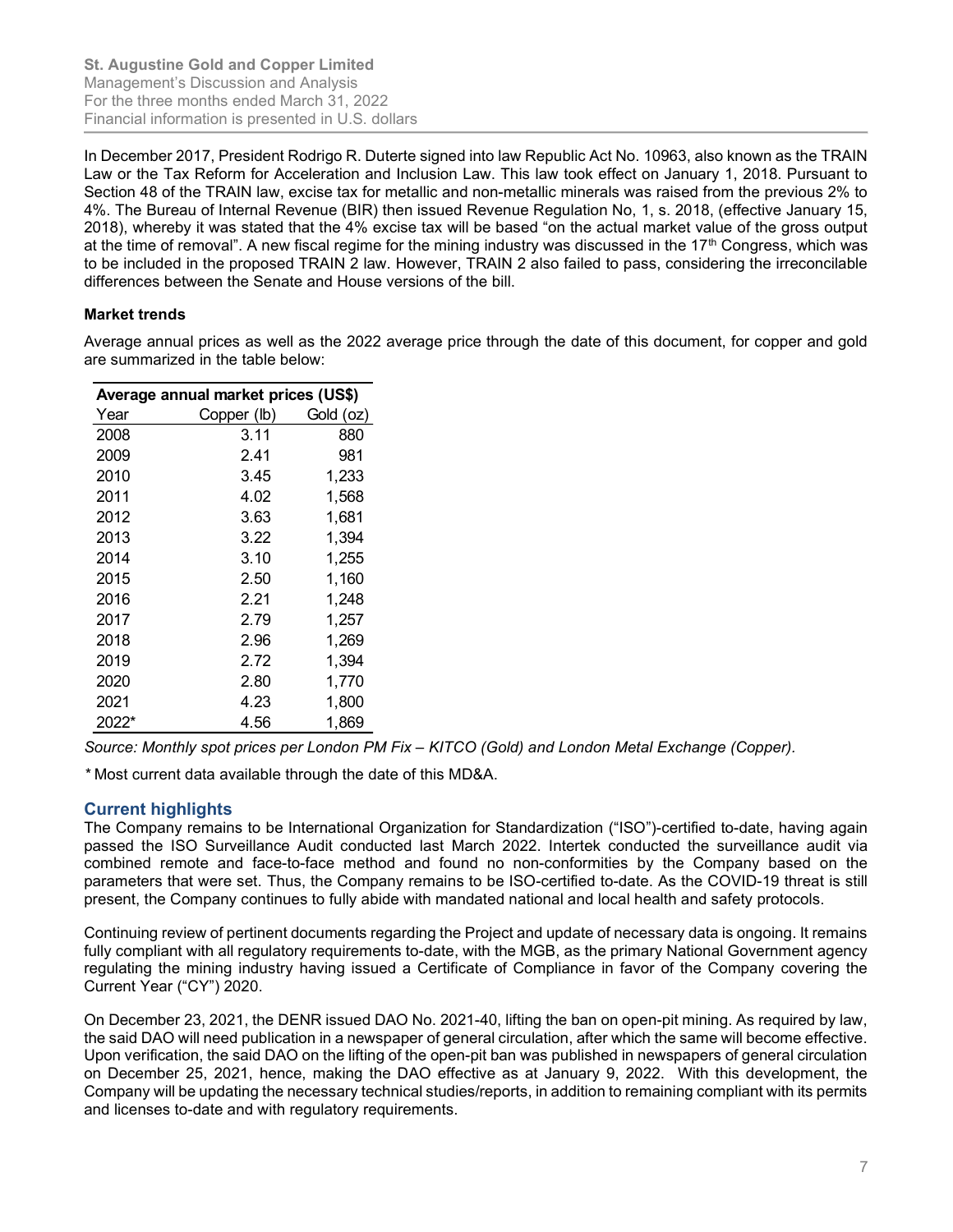# Results of operations

The selected financial information below has been prepared in accordance with International Financial Reporting Standards ("IFRS") as issued by the International Accounting Standards Board ("IASB") and interpretations of the International Financial Reporting Interpretations Committee and is expressed in U.S. dollars unless otherwise noted.

The Company's operations and business are not driven by seasonal trends, but by efforts to achieve project milestones. These milestones include various technical, environmental, socio-economic and legal objectives, including obtaining the necessary permits; completion and publishing of a Bankable Feasibility Study ("BFS"); and preparation of engineering designs. Augustine Gold and Copper Limited<br>
anagement's Discussion and Analysis<br>
or the three months ended March 31, 2022<br>
ancial information is presented in U.S. dollars<br>
ssults of operations<br>
ssults of operations<br>
ended financial Augustine Gold and Copper Limited<br>
In the three months enced March 31, 2022<br>
In the three months ended March 31, 2022<br>
Instantial information is presented in U.S. dollars<br>
Sesults of operations<br>
Instantial information belo

## Selected financial information

| <b>Balance</b>    | March 31, 2022 |             | December 31, 2021 December 31, 2020 |
|-------------------|----------------|-------------|-------------------------------------|
| Total assets      | 112.886.764    | 113.624.011 | \$116.500.354                       |
| Total liabilities | 5.174.372      | 4.793.733   | 7.968.387                           |
| Total equity      | 107,712,392    | 108,830,278 | 108,531,967                         |

Total assets decreased as at March 31, 2022, from December 31, 2021, due primarily to the Company's ongoing cash outlay and expenses incurred to continue permitting and site care and maintenance, for which a significant driver is the cost of labor and the settlement of the Company's debt to Queensberry through issuance of shares. The Company's total liabilities and equity position increased during the three months ended March 31, 2022, by approximately \$740,000; net loss of approximately \$160,000 for the three months ended March 31, 2022 and approximately \$1.0 million was attributable to foreign exchange translation loss. Foreign exchange translation losses are impacted significantly by changes in the exchange rate between the U.S. dollar (the Company's reporting currency) and the Philippine peso which is driven mainly by the material activity of the Company's Philippine subsidiary which has a functional currency in Philippine peso and the Company's translation in investment in NADECOR which is also denominated in the Philippine peso (₱1.8 billion). Augustine Gold and Copper Limited<br>
anagement's Discussion and Analysis<br>
anaroial information is energoined in U.S. dollars<br> **ssults of operations** is mean that the three months equity<br> **ssults of operations** is mean to the mber 31, 2021 December 31, 2020<br>
113,624,011 \$ 116,500,354<br>
4,783,733 7,968,387<br>
108,830,278 108,531,967<br>
cecember 31, 2021, due primarily to the Company's ongoing<br>
titing and site care and maintenance, for which a signif is elected financial information<br> **Balance** March 31, 2022 December 31, 2021 December 31, 2020<br>
Total assets  $$112,896,764$   $$118,620,310$   $$116,500,354$ <br>
Total assets  $$174,372$   $4,783,733$   $7,968,387$ <br>
Total equity  $107$ **Ealance March 31, 2022 December 31, 2021 December 31, 2020**<br>
Total assets \$112,886,764 \$113,624,011 \$166,00,534<br>
Total assets decreased as at March 31, 2022, from December 31, 2021, due primarily to the Company's ongoing not be considered the exchange in the company state is a september 31, September 31, September 31, September 31, September 31, September 31, September 31, September 31, September 31, September 31, September 31, September 3 The Company site buildities and equity position increased during the three months ended March 31, 2022, and<br>papproximately \$740,000; met loss of approximately \$ 116,0000 for the three months ended March 31, 2022 and<br>papsca Supproximately \$1.0 million was attributed to breign exchange tarslation loss. Foreign exchange tarslation<br>spersons are impacted eignificantly by changes in the exchange tars between the U.S. dollar (the Company's reportin Experimental signature of signature of the Philippine person with the material activity of the Company's reporting<br>substitution of the Fundrich and the Humber person with the internal activity of the Company's reporting<br>su

## Changes to investment in mineral asset (approximations)

|                                      | Three months ended March 31, |         |
|--------------------------------------|------------------------------|---------|
|                                      | 2022                         | 2021    |
| Permitting, site costs and other     |                              |         |
| General and administrative and labor | 150,000                      | 160,000 |
| Total                                | 150,000                      | 160,000 |

The focus of activities during the period of 2022 was mainly care and maintenance. Capitalized general and administrative and labor charges decreased period over period primarily due to the effect of CoVid-19 global pandemic.

## Summary of selected quarterly information

|                               | December 31. | September 30. | <b>June 30,</b> | March 31.   | December 31. | September 30. | <b>June 30.</b> | March 31.   | December 31. | September 30. |
|-------------------------------|--------------|---------------|-----------------|-------------|--------------|---------------|-----------------|-------------|--------------|---------------|
| <b>Quarterly result</b>       | 2021         | 2021          | 2021            | 2021        | 2020         | 2020          | 2020            | 2020        | 2019         | 2019          |
| Total assets                  | 113.624.011  | 113,601.422   | 115.319.901 \$  | 116.266.320 | 116.500.354  | 115.765.531   | 114.445.782 \$  | 113.524.116 | 116,500,354  | 112.322.334   |
| Operating expenses            | 236.195      | 113.384       | 127.589         | 92.753      | 132.240      | 86,519        | 123.346         | 69,008      | 202.744      | 72,938        |
| Income (loss)                 | (338, 025)   | (325, 202)    | (961, 430)      | (117,506)   | 21.579       | 54,385        | (214.583)       | (44, 243)   | (103, 800)   | (73, 515)     |
| Earnings (loss) per share (i) | 0.00         | 0.00          | 0.00            | 0.00        | 0.00         | 0.00          | (0.00)          | (0.00)      | (0.00)       | (0.00)        |

i. Per common share; basic and diluted losses per share were equal in all periods presented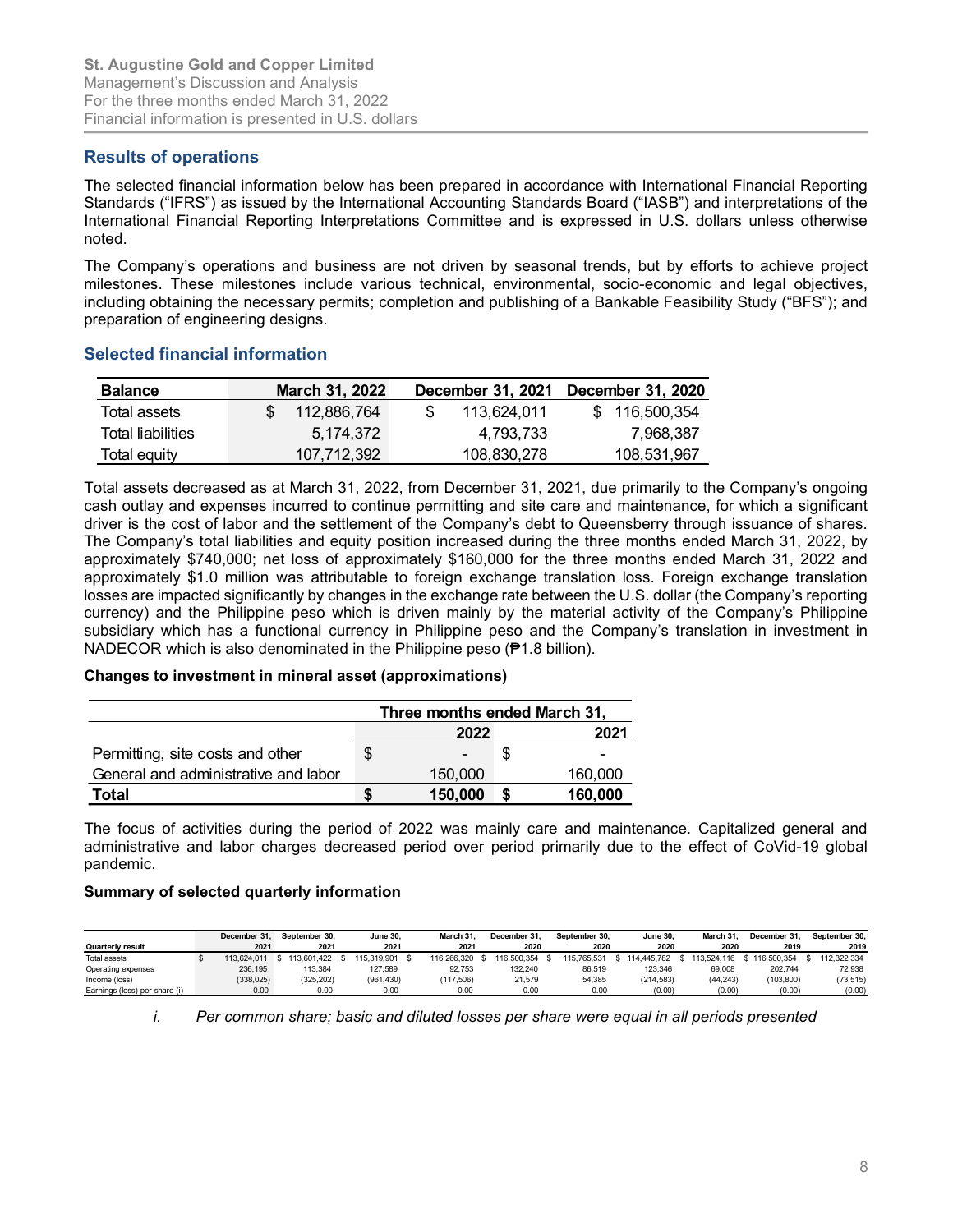#### Historical trends and changes in quarterly results

Operating expenses are attributable primarily to wages and share-based payments and general and administrative costs. For the three months ended March 31, 2022, employee and officer compensation and general and administrative costs are the primary components of net loss. The largest portion of total cash outlay is capitalized into the Company's investment in mineral property. Professional fees and the costs of marketing can also significantly impact operating expenses and net loss; these costs are generally incurred as needed or as management's operating strategies change, and do not follow a cyclical pattern.

Operating expenses during the three months ended March 31, 2022 increased from same period in 2021 is mostly driven by the increase of the executive salaries.

#### Three months ended March 31, 2022 and 2021

General and administrative and wages expenses were the primary drivers of expense for the three months ended March 31, 2022 and 2021. Wages expenses during the three months ended March 31, 2022 and 2021 were \$55,000.

General and administrative costs increased during the three months ended March 31, 2022 (approximately \$100,000) as compared to the three months ended March 31, 2021 (approximately 40,000) due to increase in service fees related to the issuance of additional shares.

## Capital resources and liquidity

At March 31, 2022, the Company had cash of approximately \$150,000 (December 31, 2021 – approximately \$180,000) and a working capital deficit of approximately \$4.9 million (December 31, 2021 – \$4.5 million).

The Company manages liquidity risk through maintaining sufficient cash or credit terms with its suppliers to meet the operating requirements of the business and investing excess funds in highly liquid short-term cash deposits.

Approximately \$150,000 of the cash flows used by investing activities during the three months ended March 31, 2022 was attributable to the Company's investment in mining property (2021 – approximately \$160,000). The amount reflects the limitation on outflows to community development activities during 2021 due to CoVid-19 pandemic.

The Company had no long-term debt at March 31, 2022 and December 31, 2021.

The Company has raised funds primarily through equity issuances, though management will consider all sources of financing reasonably available, including but not limited to issuance of new capital, issuance of new debt and the sale of assets in whole or in part, including mineral property interests, royalties and future production. There can be no assurance of continued access to financings in the future, and an inability to secure such financings may require the Company to substantially curtail and defer its planned exploration and development activities. Management will continue to manage cash outlay carefully to optimize the timing of completion of permitting, a BFS and executing the terms of the PFA.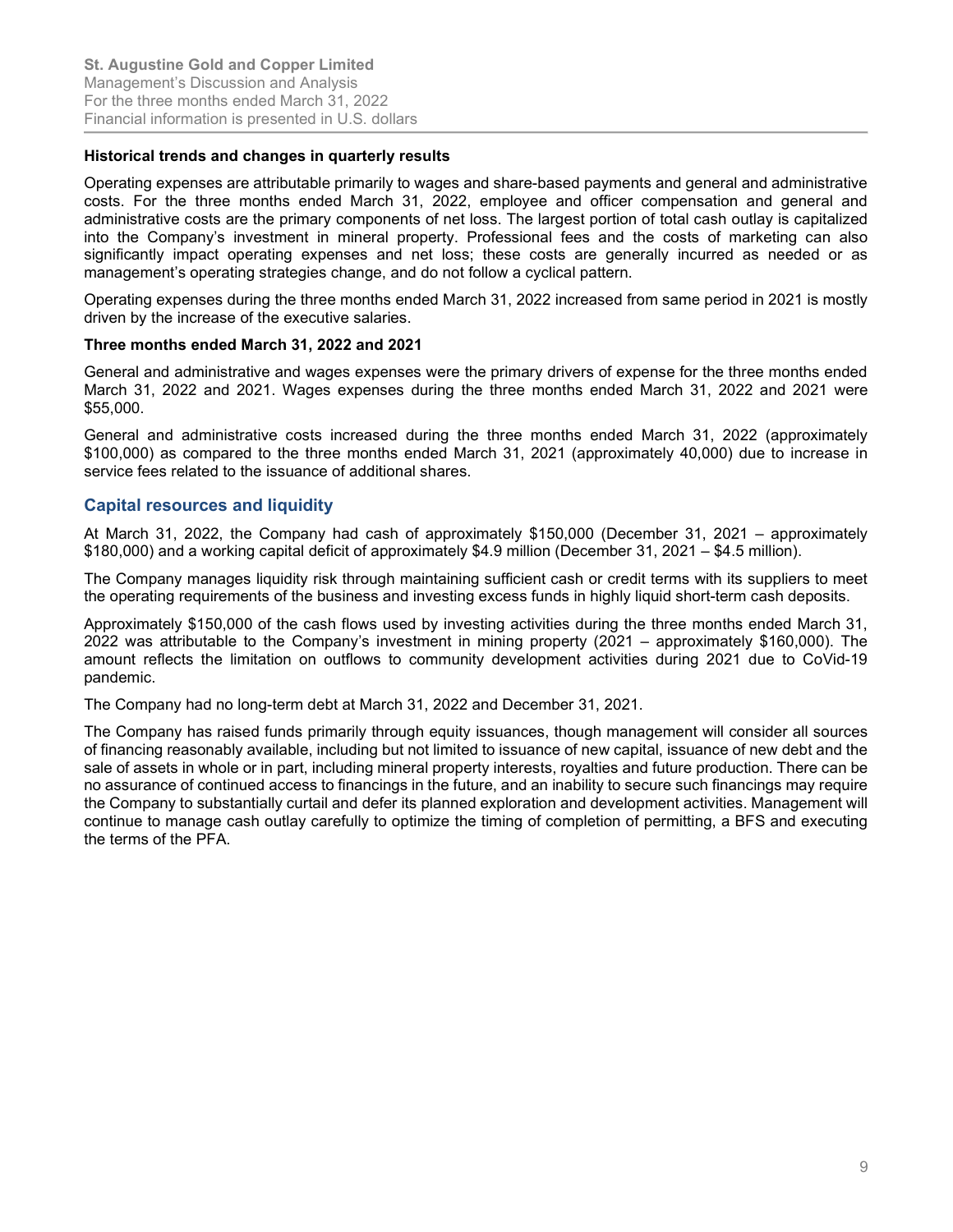## Contractual obligations

#### NADECOR Memorandum of Understanding

## Summary of Expenditures Required by the Company for Full Earn-in to the Project under the MOU

|                         |                                | <b>St. Augustine Gold and Copper Limited</b><br>Management's Discussion and Analysis                                                                                                                                                                                       |           |  |
|-------------------------|--------------------------------|----------------------------------------------------------------------------------------------------------------------------------------------------------------------------------------------------------------------------------------------------------------------------|-----------|--|
|                         |                                | For the three months ended March 31, 2022                                                                                                                                                                                                                                  |           |  |
|                         |                                | Financial information is presented in U.S. dollars                                                                                                                                                                                                                         |           |  |
|                         |                                |                                                                                                                                                                                                                                                                            |           |  |
|                         | <b>Contractual obligations</b> |                                                                                                                                                                                                                                                                            |           |  |
|                         |                                | <b>NADECOR Memorandum of Understanding</b>                                                                                                                                                                                                                                 |           |  |
|                         |                                | Amended PFA; see Current Highlights), the Company can earn an economic interest in the Project by making the<br>following payments totaling a minimum of \$83,000,000:<br>Summary of Expenditures Required by the Company<br>for Full Earn-in to the Project under the MOU |           |  |
|                         | Amount                         | Description                                                                                                                                                                                                                                                                | Earn-in % |  |
|                         | 400,000                        | Exclusivity payment to NADECOR (i)                                                                                                                                                                                                                                         | 0.57%     |  |
|                         |                                |                                                                                                                                                                                                                                                                            |           |  |
|                         | 3,100,000                      | Initial payment to NADECOR (ii)                                                                                                                                                                                                                                            | 4.43%     |  |
|                         | 30,000,000                     | Initial BFS funding (iii)                                                                                                                                                                                                                                                  | 30.00%    |  |
|                         | 5,000,000                      | Incremental BFS funding (iv)                                                                                                                                                                                                                                               | 5.00%     |  |
|                         | 8,500,000                      | Incremental BFS funding (iv)                                                                                                                                                                                                                                               | 10.00%    |  |
|                         | 4,000,000                      | Payment to NADECOR (v)                                                                                                                                                                                                                                                     | 1.00%     |  |
|                         | 32,000,000                     | CapEx funding (vi)                                                                                                                                                                                                                                                         | 9.00%     |  |
| $\mathfrak{S}$          | 83,000,000                     |                                                                                                                                                                                                                                                                            | 60.00%    |  |
| $\overline{\mathbf{s}}$ | Ť.                             | Direct payment to NADECOR made in 2009;                                                                                                                                                                                                                                    |           |  |

- ii. \$3,000,000 was paid in 2010, pursuant to the first Amendment to the MOU. The remaining \$100,000 was paid in 2012;
- iii. Direct project expenditures made during 2011 by the Company pursuant to the Preferred Shares Investment Agreement ("PSIA"). The full amount has been expended;
- iv. Direct project expenditures after the fulfillment of the \$30,000,000 required to be expended under the PSIA; the full amount has been expended;
- v. The timing of direct payments to NADECOR is contingent on events contemplated in the MOU. During 2011, \$981,000 was paid, \$250,000 was paid during 2013, and the balance is expected to be paid if the terms of the PFA are not fulfilled; and
- vi. Total capital expenditures based on planned mine throughput. The minimum commitment is \$32,000,000, and is subject to adjustment depending on the planned throughput of the mine. Project feasibility study ("PFS") results indicate throughput would increase the Company's Capital Expenditures ("CapEx") commitment should the terms of the Amended PFA not be completed.

The terms of the Amended PFA confirmed the Company's 50% economic interest in the Project, whether or not all terms of the Amended PFA are fulfilled.

The Company has committed to lend up to \$11.0 million to KMC, a Project joint venture mining entity, of which the Company owns 40%. At March 31, 2022, the Company had lent \$7.5 million. The loan facility to KMC charges interest at the one-year LIBOR rate per annum until the date of commercial production, at which time the rate is one-year LIBOR plus 2%. The facility is due in one payment in August 2024, can be paid before maturity without penalty, and can be extended by a further 15 years at the option of KMC. KMC has entered into agreements which will cause KMC to utilize the full amount of the credit facility; these agreements will secure land, and materially advance Project permitting.

## Transactions with related parties

#### Legal services

For the three months ended March 31, 2022, the Company receives advice from Dentons Canada LLP which is considered a related party as a result of a partner of that firm acting as corporate secretary to the Company. Services rendered during the three months ended March 31, 2022 totaled approximately \$20,000 (2021 – approximately \$23,000) and \$17,000 was outstanding at March 31, 2022 (December 31, 2021 – \$17,000).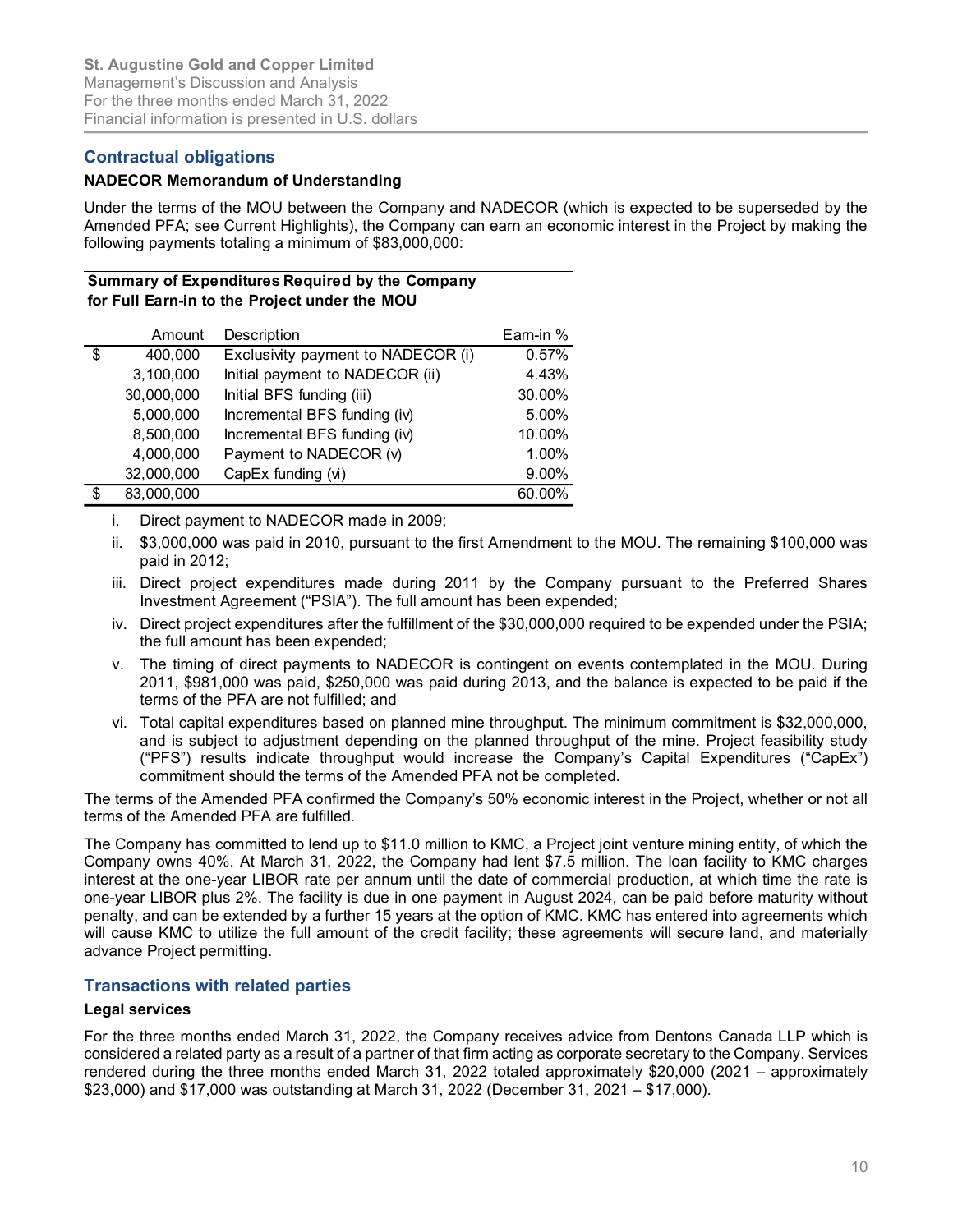#### Officers, directors and employees

The aggregate value of transactions with officers and directors during the three months ended March 31, 2022, including salaries, benefits and other compensation, totaled approximately \$160,000 (2021 – approximately \$200,000).

#### Entities with common management

The Company and Queensberry Management and Development Corp. ("Queensberry") are party to the amended PFA. The Company's Chief Executive Officer ("CEO") and Chairman of the Board, Manuel Paolo A. Villar, controls the new parent company of Queensberry, Faithful Holdings, Inc. (FHI). During 2014, the Company paid Queensberry approximately \$2.4 million to settle a debt payable by NADECOR to Queensberry. Over the course of the companies' relationship, the Company has issued approximately 291,000,000 shares to Queensberry, making it the Company's largest shareholder. During 2015, Queensberry entered into a management service agreement with the Company. During 2016, Queensberry assigned the management service agreement to Prime Asset Ventures Inc. (PAVI), a company controlled by the CEO and the former parent company of Queensberry. The Company incurred approximately \$nil related to management expenses payable to FHI during the three months ended March 31, 2021 (December 31, 2021 - \$nil). The Company has an employment agreement with Mr. Villar pursuant to which he is compensated \$36,667 per month. The same agreement includes bonuses should the Company execute a material sale of the Company or its interest in the Project, and calls for stock options to be issued to Mr. Villar in the future.

In addition, KMC has management service agreement with Queensberry of approximately \$12,000 per month for the year ended December 31, 2015. During 2016, Queensberry also assigned the management service agreement to PAVI, while in 2019, the said agreement was assigned to FHI. In 2020, the service agreement was not renewed.

In March 2018, the Company entered into a contract for services with Agata Mining Ventures, Inc. ("AMVI") and TVI Resource Development Phils., Inc. ("TVIRD"), affiliates, wherein the Company shall render technical services, legal consultancy and administration services to AMVI and TVIRD for a monthly fee of ₱525,000 and ₱100,000, respectively.

## Off balance sheet arrangements

## Other MD&A requirements

## Outstanding share data

| Resource Development Phils., Inc. ("TVIRD"), affiliates, wherein the Company shall render technical services, legal<br>consultancy and administration services to AMVI and TVIRD for a monthly fee of $\overline{P}525,000$ and $\overline{P}100,000$ ,<br>respectively.                                                                                                                      |                           |  |
|-----------------------------------------------------------------------------------------------------------------------------------------------------------------------------------------------------------------------------------------------------------------------------------------------------------------------------------------------------------------------------------------------|---------------------------|--|
| As at March 31, 2022, Queensberry advanced \$695,316 to the Company (December 31, 2021 - \$419,092) for<br>operational requirements.                                                                                                                                                                                                                                                          |                           |  |
| On March 19, 2021, the Company received conditional approval from the TSX to settle \$2,554,265 of debt owed to<br>Queensberry through the issuance of 70,176,859 common shares of the Company. After full compliance with<br>documentary requirements required, on April 13, 2021, the TSX gave its final approval to the debt-to-equity<br>transaction between the Company and Queensberry. |                           |  |
| Off balance sheet arrangements                                                                                                                                                                                                                                                                                                                                                                |                           |  |
| As at March 31, 2022, the Company had no material off balance sheet arrangements (December 31, 2021 – none).                                                                                                                                                                                                                                                                                  |                           |  |
| <b>Other MD&amp;A requirements</b>                                                                                                                                                                                                                                                                                                                                                            |                           |  |
| <b>Outstanding share data</b>                                                                                                                                                                                                                                                                                                                                                                 |                           |  |
| At the date of this document, the Company's outstanding equity securities are described as follows:                                                                                                                                                                                                                                                                                           |                           |  |
| Outstanding share data at the date of this MD&A                                                                                                                                                                                                                                                                                                                                               |                           |  |
| <b>Securities</b>                                                                                                                                                                                                                                                                                                                                                                             | <b>Outstanding</b>        |  |
| Voting securities issued and outstanding                                                                                                                                                                                                                                                                                                                                                      | 836,784,426 common shares |  |
| Securities convertible or exercisable into voting equity securities                                                                                                                                                                                                                                                                                                                           | stock options             |  |
| Internal controls over financial reporting and disclosure controls and procedures                                                                                                                                                                                                                                                                                                             |                           |  |
| Multilateral Instrument 52-109 - Certification of Disclosure in Issuers' Annual and Interim Filings, requires an<br>evaluation of the effectiveness of the Company's disclosure controls and procedures ("DC&P") and its internal<br>control over finencial reneating ("ICED"). The CEO and the Objet Finencial Officer hove cycrosopy the presence of                                        |                           |  |

#### Internal controls over financial reporting and disclosure controls and procedures

Multilateral Instrument 52-109 – Certification of Disclosure in Issuers' Annual and Interim Filings, requires an evaluation of the effectiveness of the Company's disclosure controls and procedures ("DC&P") and its internal control over financial reporting ("ICFR"). The CEO and the Chief Financial Officer have overseen the process of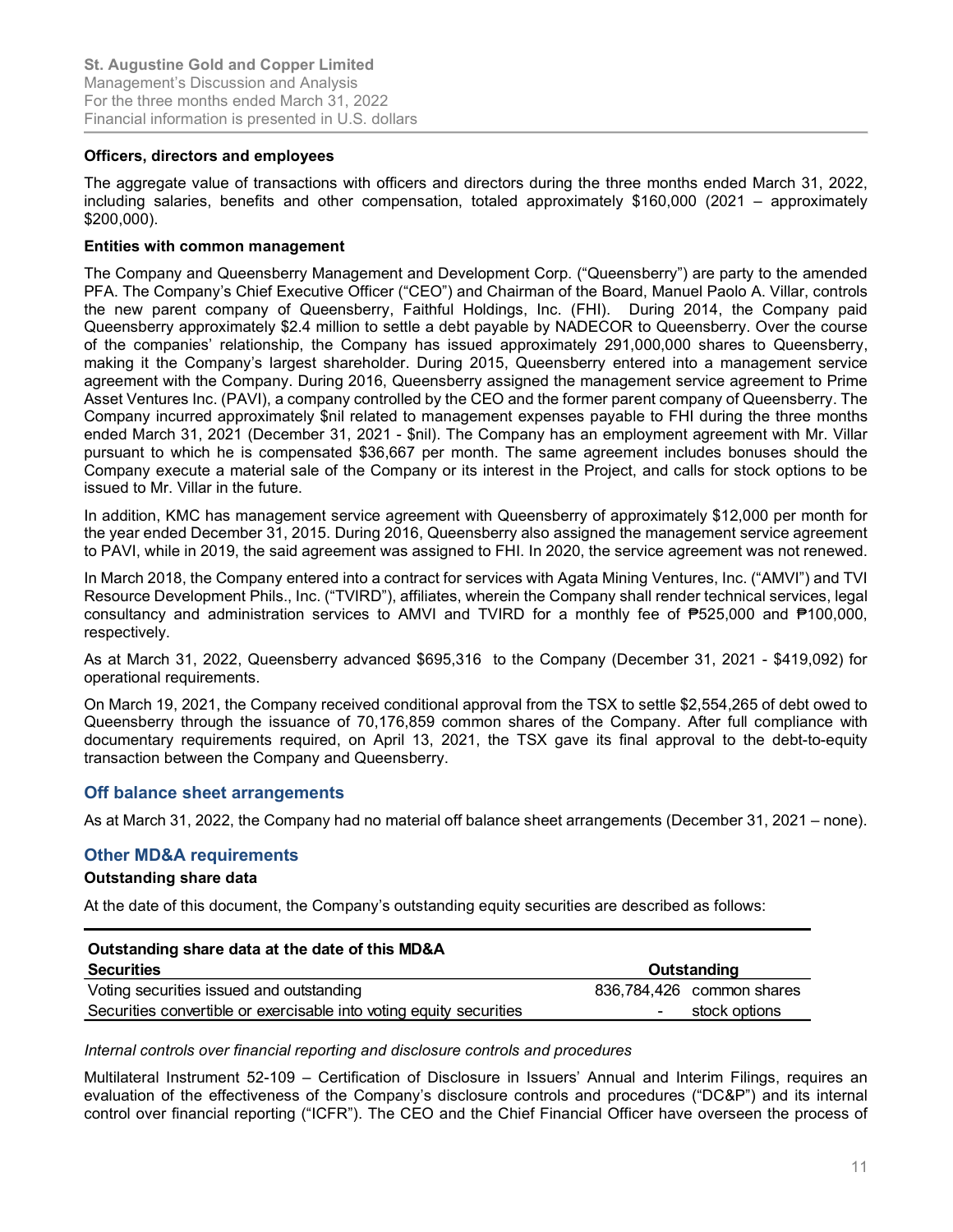designing and implementing DC&P and ICFR. Their conclusions with respect to ICFR and DC&P are described below.

#### Internal controls over financial reporting

The Company's management is responsible for establishing and maintaining adequate internal controls over financial reporting. Any system of internal controls over financial reporting, no matter how well designed, has inherent limitations. Therefore, even those systems determined to be effective can provide only reasonable assurance with respect to financial statement preparation and presentation.

An effective ICFR design provides reasonable assurance that the Company's financial information is reliable and that its financial statements have been prepared, for the purpose of publishing financial information, in accordance with applicable reporting requirements. Management believes its system of internal controls over financial reporting was effective as at March 31, 2022.

#### Disclosure controls and procedures

An effective DC&P system provides reasonable assurance that any information required to be disclosed by the Company under securities legislation is recorded, processed, summarized and reported within the applicable time periods and to ensure that required information is gathered and communicated to the Company's management so that decisions can be made about timely disclosure of that information. Management believes its disclosure procedures in place at March 31, 2022, were effective.

#### Corporate Governance Policies

#### Policies Regarding the Representation of Women on the Board

The Company has not adopted a written policy relating to the identification and nomination of directors, including women directors. The number of women directors on the Board is a factor that the Nominating and Corporate Governance Committee considers when selecting new nominees for the Board. The Board feels that having written policies governing the selection of board nominees could unduly restrict the Board's ability to select the most capable nominees.

#### Consideration of the Representation of Women in the Director Identification and Selection Process

When considering director nominations, the Nominating and Corporate Governance Committee considers the number of women currently on the Board. The Board includes the gender of a potential candidate as one component in the overall list of factors it considers when selecting candidates.

#### Consideration Given to the Representation of Women in Executive Officer Appointments

When considering executive officer appointments, the Nominating and Corporate Governance Committee considers the number of women currently employed in senior executive positions. The Chief Executive Officer, when considering the appointment of senior executives, also considers the number of women currently in senior executive positions. As in the director selection process, the gender of a potential candidate is one component in the overall list of factors that the Nominating and Corporate Governance Committee and the Chief Executive Officer consider when selecting candidates.

#### Issuer's Targets regarding the Representation of Women on the Board and in Executive Officer Positions

The Board has not adopted a target regarding women on the Board or in senior executive positions. The Board feels that adopting such a target could unduly restrict Company's ability to select the most capable nominees. The Board and the Chief Executive Officer do consider the number of women on the Board and in senior executive positions when identifying candidates.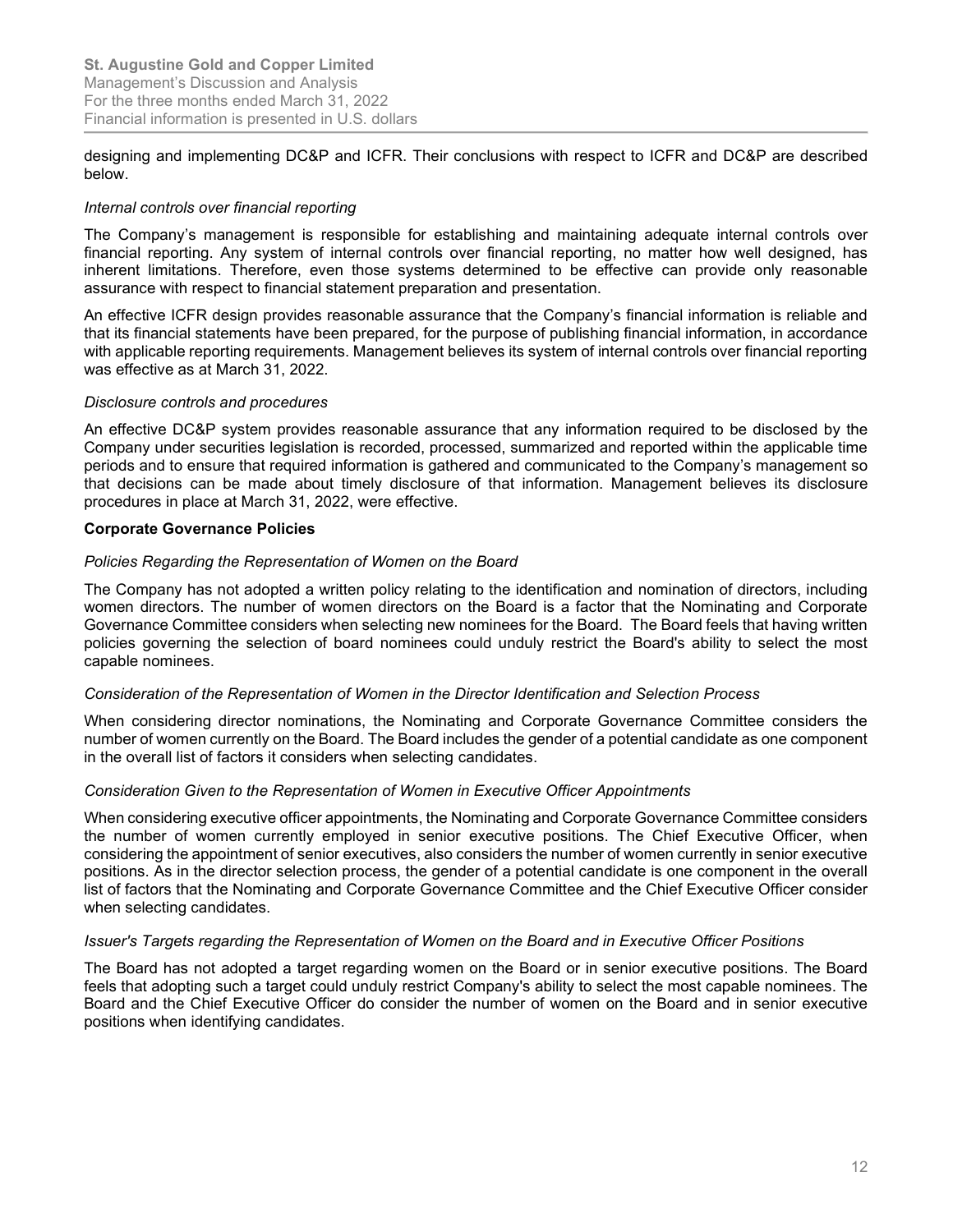| <b>St. Augustine Gold and Copper Limited</b><br>Management's Discussion and Analysis                                                                               |            |                                     |     |  |  |
|--------------------------------------------------------------------------------------------------------------------------------------------------------------------|------------|-------------------------------------|-----|--|--|
|                                                                                                                                                                    |            |                                     |     |  |  |
|                                                                                                                                                                    |            |                                     |     |  |  |
| For the three months ended March 31, 2022<br>Financial information is presented in U.S. dollars<br>Number of Women on the Board and in Executive Officer Positions | # of Women | Total # of<br><b>Board/Officers</b> | %   |  |  |
| <b>Board Positions</b>                                                                                                                                             |            | 5                                   | 20% |  |  |
| <b>Executive Officer Positions</b>                                                                                                                                 |            | 3                                   | 33% |  |  |
|                                                                                                                                                                    |            |                                     |     |  |  |
| <b>Risks and uncertainties</b><br>In addition to the risk factors listed below, please see the risk factors listed in the Company's AIF (available at              |            |                                     |     |  |  |

#### Number of Women on the Board and in Executive Officer Positions

#### Risks and uncertainties

#### Adverse fluctuations in currency exchange rates

The Company will be subject to fluctuations in the rates of currency exchange between the Canadian dollar, United States dollar, and the Philippine peso, and these fluctuations could materially and adversely affect the Company's financial position and results of operations. The costs of goods and services could increase due to changes in the value of these currencies. Consequently, operation and development of the Company's properties might be costlier than the Company anticipates.

#### **Competition**

The mining industry is intensely and increasingly competitive in all its phases, and the Company will compete with other companies that have greater financial and technical resources. Competition in the base and precious metals mining industry is primarily for mineral rich properties which can be developed and produced economically. In addition, businesses compete for the technical expertise to find, develop, and produce such properties, the skilled labor to operate the properties and the capital for financing development of such properties. Such competition could adversely affect the Company's ability to acquire suitable producing properties or prospects for mineral exploration, recruit or retain qualified employees or acquire the capital necessary to fund its operations and develop its properties.

#### Conflicts of interest

Certain directors and officers of the Company will and may continue to be involved in the mining and mineral exploration industry through their direct and indirect participation in corporations, partnerships or joint ventures which are potential competitors of the Company. Situations may arise regarding potential acquisitions or opportunities where the other interests of these directors and officers may conflict with the interests of the Company. Directors and officers of the Company with conflicts of interest will be subject to and follow procedures set out in applicable corporate and securities legislation, regulation, rules and policies.

#### Current global economic conditions

Potential market events and conditions, including disruptions in the international credit markets and other financial systems and deterioration of global economic conditions, could impede the Company's access to capital or increase its cost of capital. The failure to raise capital when needed or on reasonable terms would likely have a material adverse effect on the Company's business and its financial condition and results of operations.

The Company's risk with respect to governmental nationalization of assets or significant changes in the tax structure is in the Philippines. Management currently has no reason to expect the Philippine government to take full or partial control of the Project; however, this is a risk beyond the Company's control. In addition, the Philippine government is undergoing a review of the tax and royalty structure that could result in revisions to the mining law.

#### Dependence on directors and officers

The Company is largely dependent on the performance of its directors and officers. There is no assurance the Company will be able to maintain the services of its directors and officers or other qualified personnel required to operate its business. The loss of the services of these persons could have a material adverse effect on the Company and its prospects.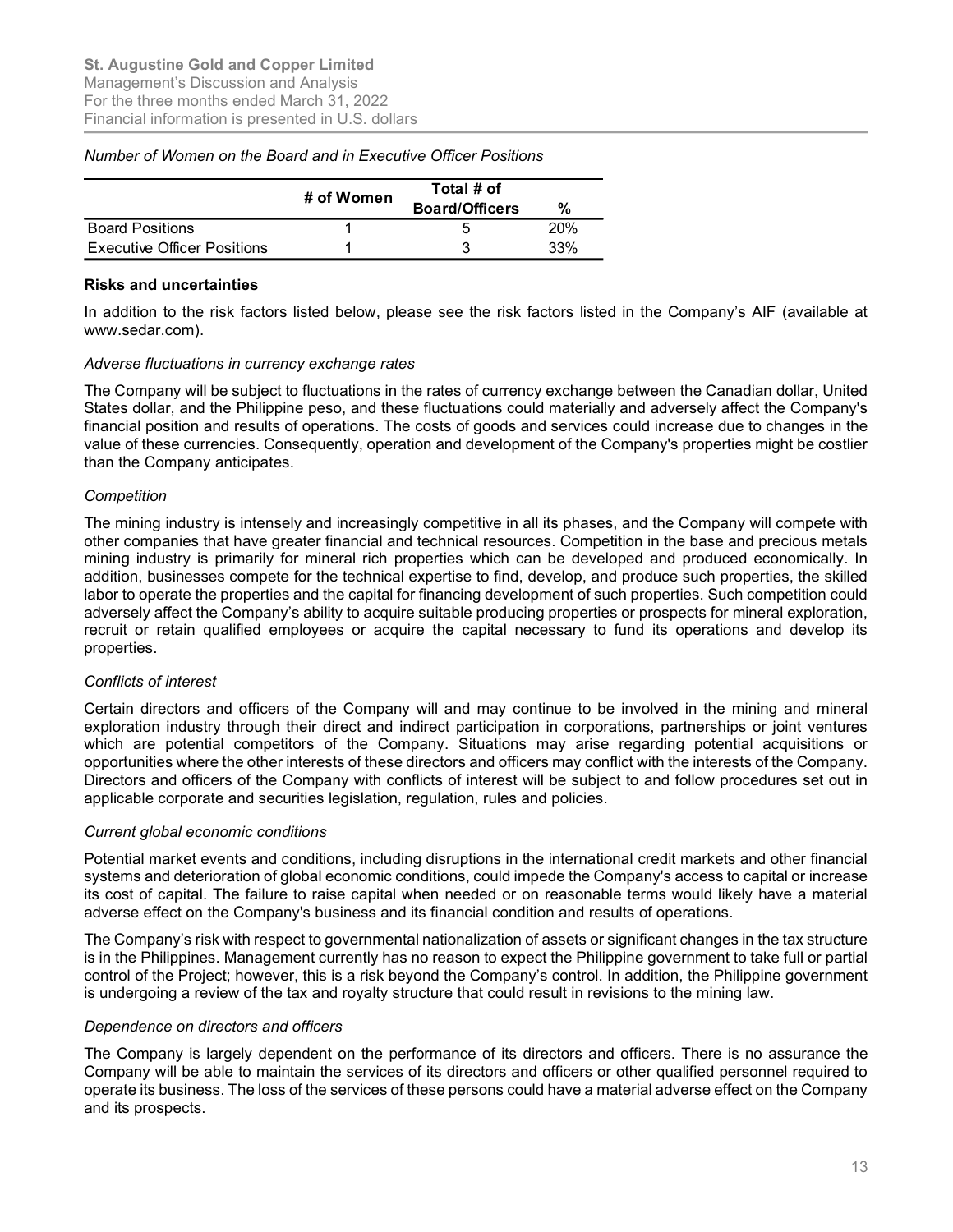#### Dividends

The Company has never paid a dividend on its common shares. It is not anticipated that the Company will pay any dividends to its common shareholders in the foreseeable future.

#### Environmental risks, health and safety regulations, permits and licenses and other regulatory requirements

Operations will be subject to health, safety and environmental regulations and legislation. The Company must comply with current, new and upcoming laws. Environmental legislation provides for restrictions and prohibitions on spills, releases or emissions of various substances produced in association with certain mining industry operations. A breach of such legislation may result in the imposition of fines and penalties. In addition, certain types of operations require the submission and approval of environmental impact assessments. Environmental legislation is evolving in a manner that means standards are stricter, and enforcement, fines and penalties for non-compliance are more stringent. Environmental assessments of proposed projects carry a heightened degree of responsibility for companies and directors, officers and employees. The cost of compliance with changes in governmental regulations has a potential to reduce the profitability of operations.

The Company's operations, including development activities and commencement of production on its properties, require permits from various federal, provincial or territorial and local governmental authorities, and such operations are and will be governed by laws, and regulations governing prospecting, development, mining, production, exports, taxes, labor standards, occupational health, waste disposal, toxic substances, land use, environmental protection, mine safety and other matters.

Such operations and exploration activities are also subject to substantial regulation under applicable laws by governmental agencies that may require that the Company obtains permits from various governmental agencies. There can be no assurance, however, that all permits that the Company may require for its operations and exploration activities will be obtainable on reasonable terms or on a timely basis or that such laws and regulations will not have an adverse effect on any mining project which it might undertake.

Amendments to current laws, regulations and permits governing operations and activities of mining companies, or more stringent implementation thereof, could have a material adverse impact on the Company and cause increases in capital expenditures or production costs or reduction in levels of production at producing properties or require abandonment or delays in development of new mining properties.

As discussed above, on February 22, 2017, KMC received show cause order from the DENR directing KMC to explain why the MPSA should not be cancelled for being located within watershed areas.

On February 27, 2017, management of KMC responded to the show cause order stating that there are no grounds to validly cancel, terminate or suspend the MPSA. The DENR has yet to render a resolution on the matter, as with other mining companies that received similar show-cause orders.

As discussed above, Administrative Order No. 2017-10 ("DAO No. 2017-10"), banning the open pit method of mining for copper, gold, silver and complex ores in the country is still in effect, which is the preferred method of mining for the Project. Efforts are in progress between the President, DENR and the mining industry to lift this ban. The Company, together with other mining companies, continue to engage the DENR and the MGB in dialogues for the lifting of the said ban.

In subsequent meetings, the DENR informed the mining companies about new policies regarding the need for rehabilitation of areas that were disrupted by mining operations, i.e. the need to commence the planting of trees on those areas that, based on the Company's assessment, has no more potential for the extraction of ores. As the Company has not started operations due to the ban, the Company will not be covered by those new policies just yet, as there are no disrupted areas to speak of. However, the Company continues to engage the DENR, through the MGB in discussions regarding this policy.

Recently, there were news reports that the Government intends to issue an Executive Order ("EO") to ban open-pit mining altogether. However, that EO has not been issued to date. Be that as it may, the Company is hopeful that such an EO will not be issued as it runs counter to the Mining Law, which allows open-pit as a mining method. Should such an EO be issued in the future, the Company will be open to exercise the appropriate legal remedy/ remedies to question such an EO.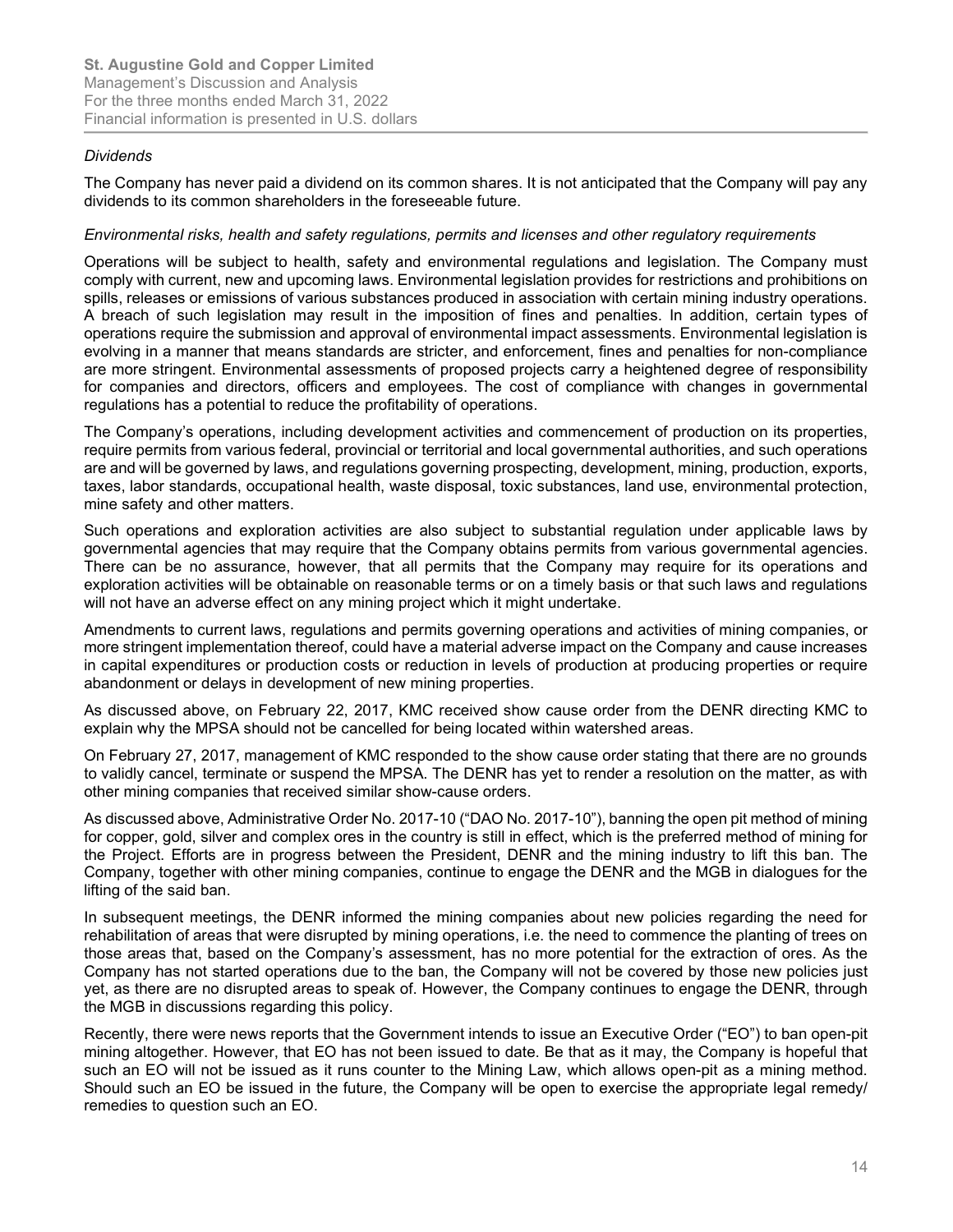On another note, the Philippine House of Representatives started discussions on pending bills regarding the adjustment to increase taxes imposable on mining companies. Also discussed was the probability of amending the Mining Law to impose royalty on mining companies that are operating outside areas considered as mineral reserved areas or MRAs. KMC's MPSA area is outside this MRA. To-date, there are no final decisions regarding the pending bills. Moreover, there are no counterpart bills on this matter before the Senate of the Philippines, which is needed for the pending bill to eventually be passed into a law.

#### Mine development

Mine development of a mineral reserve is a highly speculative business activity, characterized by a number of significant risks. The marketability of minerals the Company may mine may be affected by numerous factors that are beyond its control and that cannot be accurately predicted, such as market fluctuations, mineral markets, and such other factors as taxation, government regulations, including regulations relating to royalties, allowable production, the import and export of minerals and environmental protection, the combination of such factors may result in the Company not receiving an adequate return of investment capital.

The Kingking property has advanced its studies to the preliminary feasibility level as demonstrated by announcing its PFS results in its September 18, 2013, press release and publishing its Technical Report. This allows the Company to report the Kingking deposit as a mineral reserve. A mineral reserve are those parts of a measured and indicated resource that are the basis of an economically viable project after taking account of all relevant geological, mining, processing, metallurgical, economic, marketing, legal, environment, socio-economic and government factors; based on scientific and engineering interpretations that may turn out to be wrong.

There is no assurance that the Company can complete additional work that may be needed to develop the mineral reserve into an economically operating mine until sufficient capital is raised to perform this work.

Substantial expenditures are required to develop the mining and processing facilities and infrastructure at the sites chosen for mining. No assurance can be given that funds required for development can be obtained on a timely basis.

The Company is required to obtain required permits from various government departments to carry out its additional permitting and engineering work and to begin construction. There is no guarantee all required permits will be granted on terms satisfactory to the Company, or at all. If such permits are not received, the Company may not be able to carry out or complete its business objectives.

## Fluctuating mineral prices

The mining industry is heavily dependent upon the market price of metals or minerals being mined. There is no assurance that, even if commercial quantities of mineral resources are discovered, a profitable market will exist at the time of sale. Factors beyond the Company's control may affect the marketability of metals or minerals discovered, if any. Metal prices have fluctuated widely, particularly in recent years, and the Company will be affected by numerous factors beyond the control of the Company. The effect of these factors on the Company's operations cannot be predicted. If mineral prices decline significantly, it could affect the Company's decision to proceed with further exploration and development of its property.

#### Foreign operations and joint venture risk

The Company's operations are in the Philippines, and it is subject to operational and economic risks, such as the effects of local unrest due to small-scale mining, corruption, demands for improper payments and physical security. Consequently, the Company's exploration, development and production activities may be substantially affected by factors beyond the Company's control, any of which could have a material adverse effect on the Company's financial condition or results of operations.

The Company's interest in the Project is held in part by way of agreements and through a direct interest in NADECOR and KMC. With respect to the Company's interest by way of agreements, the Company is relying upon its joint venture partner to fulfill its obligations under these agreements. If it should fail to do so, the Company's first level of recourse is through arbitration in Singapore. One of the Company's other recourse option is to the Philippine courts, which may not operate in the same manner as those in Canada and the United States.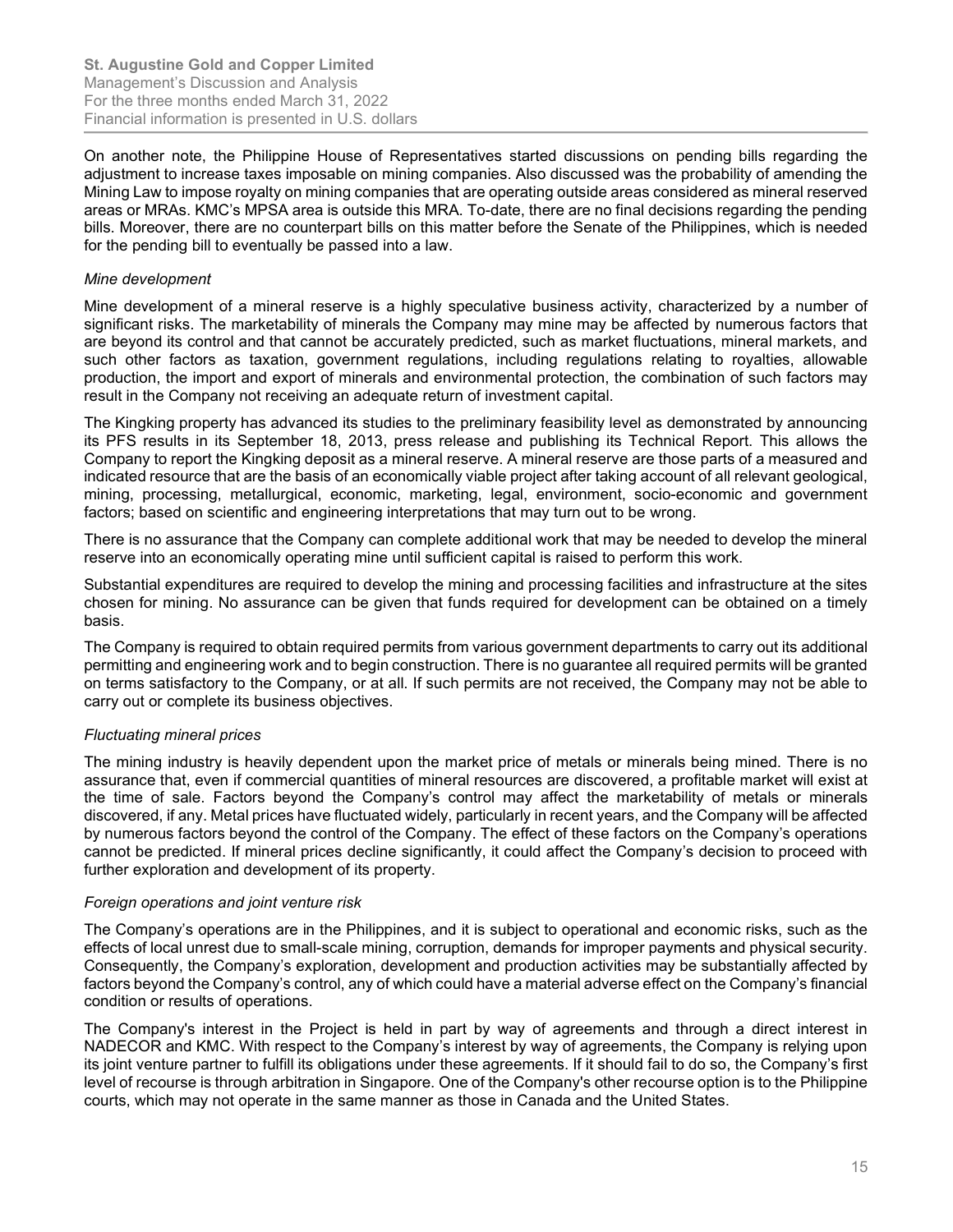#### Social and community

The Company's operations and the development of the project will impact local communities, and a portion of communities will need to be resettled or local infrastructure moved. The Project could be delayed without broad local community support, impacting future profit and development costs. There may also be local opposition to mining activities, although formal letters of endorsement have been received by local government units and a memorandum of agreement was approved in May 2015 with the indigenous peoples in the project area (and also approved by the NCIP in January 2016). The Resettlement Action Plan ("RAP") was accepted by the MGB. There is no assurance, regarding the RAP, that an agreement will be reached with the local people to be affected during the future Project development and who will be affected as the mine facilities develop during operation.

## Security of energy supplies

Increasing global demand and limited new supplies impacts the price and availability of energy. Many factors that reduce the reliability of energy supply or increase energy prices are beyond the Company's control. These include strong demand from the Asia Pacific region; political, regulatory and economic uncertainties; and costs associated with emissions from fossil fuels. While it will enter into long term supply contracts when beneficial to the Company, the availability of energy supplies may have a material impact to the Company's operations.

#### Emissions and climate change regulations

The Company operates in a jurisdiction in which legislation to limit or reduce emissions is being considered. Climate change related legislation could lead to increased costs for fossil fuels, electricity and transmission, restricted industrial emissions, the imposition of charges for emissions and increased expenditures on monitoring, reporting and accounting.

#### Future acquisitions

As part of the Company's business strategy, it may seek to grow by acquiring companies or assets, or establishing joint ventures that it believes will complement its current or future business. The Company may not effectively select acquisition candidates or negotiate or finance acquisitions or integrate the acquired businesses and their personnel or acquire assets for its business. The Company cannot guarantee that it can complete any acquisition it pursues on favorable terms, or that any acquisitions completed will ultimately benefit its business.

## Future financing

The Company's continued operation will be dependent upon its ability to procure additional financing and eventually generate revenues. There can be no assurance that any such revenues can be generated or that other financing can be obtained on acceptable terms to the Company, if at all. Failure to obtain additional financing on a timely basis may result in delay or indefinite postponement of further exploration and development or forfeiture of some rights in some or all of the Company's properties. If additional financing is raised by the issuance of shares from treasury, control of the Company may change and shareholders may suffer additional dilution. If adequate funds are not available, or are not available on acceptable terms, the Company may not be able to further explore and develop the Project, take advantage of other opportunities, or otherwise remain in business. Events in the equity market may impact the Company's ability to raise additional capital in the future.

#### No history of earnings

The Company has no history of earnings. Additional external financing will be required to develop the Project further. There can be no assurances that the Project will ever produce revenues from mining and milling operations.

## Operating hazards and risks

Mineral exploration and development involves risks which even a combination of experience, knowledge and careful examination may not be able to overcome. Operations in which the Company has a direct or indirect interest will be subject to hazards and risks normally incidental to exploration, developments and production of minerals, any of which could result in work stoppages, damage to or destruction of property, loss of life and environmental damage. Damage to Company property (or contractors' property for which the Company may be financially responsible) due to local insurgents is possible. The nature of these risks is such that liabilities might exceed insurance policy limits, the liabilities and hazards might not be insurable or the Company may elect not to insure itself against such liabilities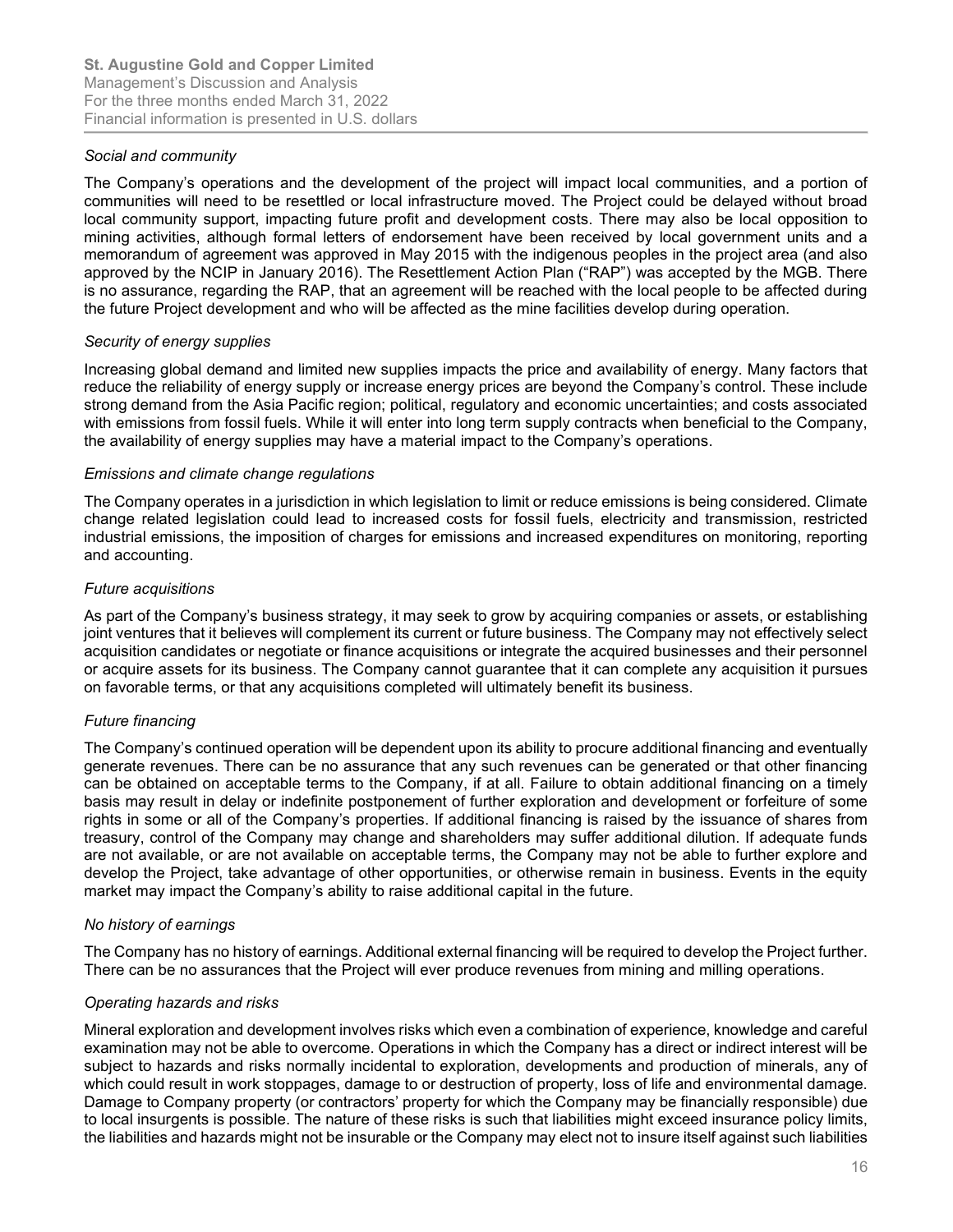due to high premium costs or other factors. Such liabilities may have a materially adverse effect upon the Company's financial condition.

#### Philippine tax incentives

The Philippine government offers tax incentives, including periods of tax-free operations early in the life of mines, to mining businesses to encourage economic development. These incentives have a significant impact on the financial metrics used to evaluate the Project. Should these incentives be withdrawn or reduced, material changes in Project economics could occur. As of the date of this document, the Philippine government is evaluating its current tax incentive regulations. However, with the passage of the new tax law (Republic Act No. 10963, or the TRAIN law), the Company, considering that it has not commenced operations due to the open-pit ban, continues to monitor its effects and consequences on the mining industry.

#### Reliability of historical information

The Company has relied, and the Technical Report is based upon historical data compiled by previous parties involved with the Project. To the extent that any of such historical data is inaccurate or incomplete, the Company's development plans may be adversely affected.

#### Title risks

Although the Company has exercised due diligence with respect to determining title to the properties in which it has a material interest, there is no guarantee that title to such properties will not be challenged or impugned. The Company's mineral property interest may be subject to prior unregistered agreements or transfers and title may be affected by undetected defects. Until competing interests, if any, in the mineral lands have been determined, the Company can give no assurance as to the validity of title to those lands or the size of such mineral lands.

#### Uninsured or uninsurable risks

Exploration, development and production of mineral properties is subject to certain risks, and unexpected or unusual operating conditions including open pit slope failures, fires, flooding and earthquakes may occur. It is not always possible to insure fully against such risks and the Company may decide not to take out insurance against such risks because of high premiums or for other reasons. Should such liabilities arise, they could have a materially adverse impact on the Company's operations and could reduce or eliminate any future profitability and result in increasing costs and a decline in the value of the securities of the Company.

## Volatility of share price

In recent years, the securities markets in the United States and Canada have experienced a high level of price and volume volatility, and the market prices of securities of many companies have experienced wide fluctuations in price that have not necessarily been related to the operating performance, underlying asset values or prospects of such companies. There can be no assurance that continual fluctuations in price will not occur. It may be anticipated that any quoted market for the shares will be subject to market trends and conditions generally, notwithstanding any potential success of the Company in creating revenues, cash flows or earnings.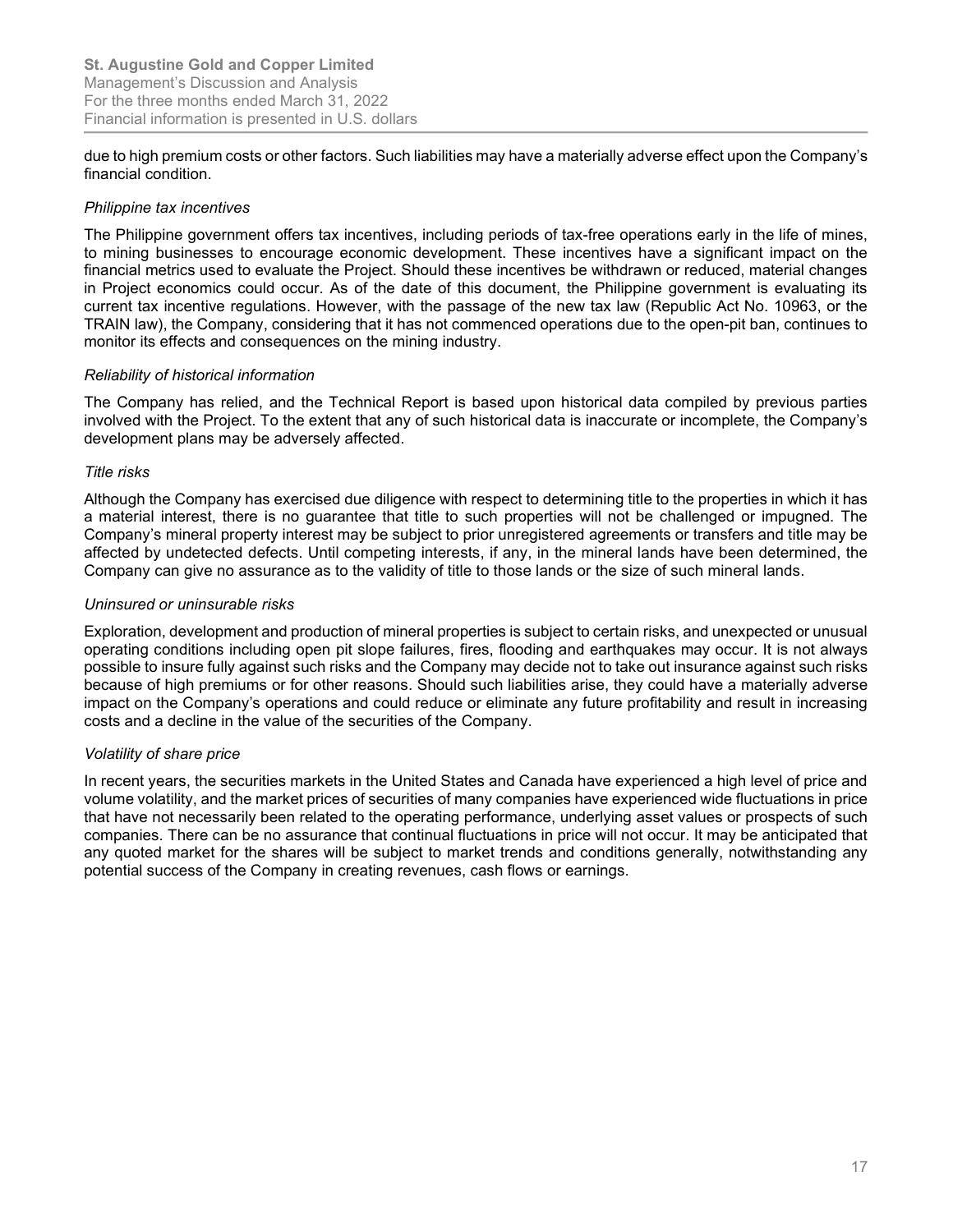# Critical accounting policies and estimates

The Company's significant accounting policies, including critical accounting policies and estimates, are presented in Note 2 to the annual consolidated financial statements for the year ended December 31, 2021. An analysis of the Company's critical accounting policies and estimates follows.

## Statement of compliance

The Company's financial statements for the three months ended March 31, 2022, including comparatives, have been prepared in accordance with International Accounting Standard 34: Interim Financial Reporting ("IAS 34").

#### Statement of compliance analysis

Management has implemented internal controls over financial reporting and disclosure controls and procedures which management believes operate effectively. In addition to performing a rigorous period end review of the close and financial reporting process, management analyzes its financial statements and related disclosures in relation to IFRS guidance effective for the reporting year. At March 31, 2022, management determined that the financial statements, notes to the financial statements, and this MD&A are in compliance with IFRS and applicable regulations.

#### Investment in mineral property

The Company's directed purpose is to develop the Project under an agreement with NADECOR and will ultimately receive up to an aggregate 60% economic interest in a joint venture based upon required expenditures and completion of certain milestones. Those expenditures which are directly allowed under the MOU are included in the investment in mineral property account. Amounts not allowed to earn-in, following NADECOR's audit, are either reported in the investment in mineral property under IFRS 6 – Exploration for and Evaluation of Mineral Resources, or expensed, depending on the character of the expenditure. Under the terms of the MOU, accrued amounts earnin upon cash settlement and NADECOR has a limited right to audit the underlying expenditure. The MOU will be superseded by the PFA upon fulfillment of the terms of the PFA.

Following the establishment of economic viability by the PFS filed on SEDAR on November 1, 2013, qualifying expenditures will be capitalized in accordance with relevant standards until production commences. Management periodically reviews the recoverability of the capitalized value of the Project, taking into consideration the results of exploration activities, estimated mineral market prices, reports of experts and other relevant information. If the Project is to be abandoned or is determined to be impaired, the investment will be reduced to fair value.

## Analysis of investment in mineral property

Management has performed a rigorous review of its contractual commitments and rights and IFRS 6 - Exploration for and Evaluation of Mineral Resources. The Company's expenditures included in the Company's investment in mineral property are those which have directly benefited the Project and which management has determined, based on an assessment of whether impairment indicators exist, to be recoverable, and expenses which qualify for shares in its joint venture partner's capital accounts under its contractual arrangements.

The impact of the Company's treatment of capitalized expenses in respect of the Company's financial statements has been to increase the Company's assets and decrease net loss, as compared to a policy which expensed a higher proportion of Project expenditures.

#### Investments in other entities

The Company accounts for investments below the threshold of having significant influence either at fair value or at amortized cost, depending on the nature of the investment.

If the Company has significant influence over an investee as defined under IAS 28 – Investments in Associates and Joint Ventures, the investment is initially recognized at cost and is adjusted periodically to reflect the Company's portion of the investees' profit or loss.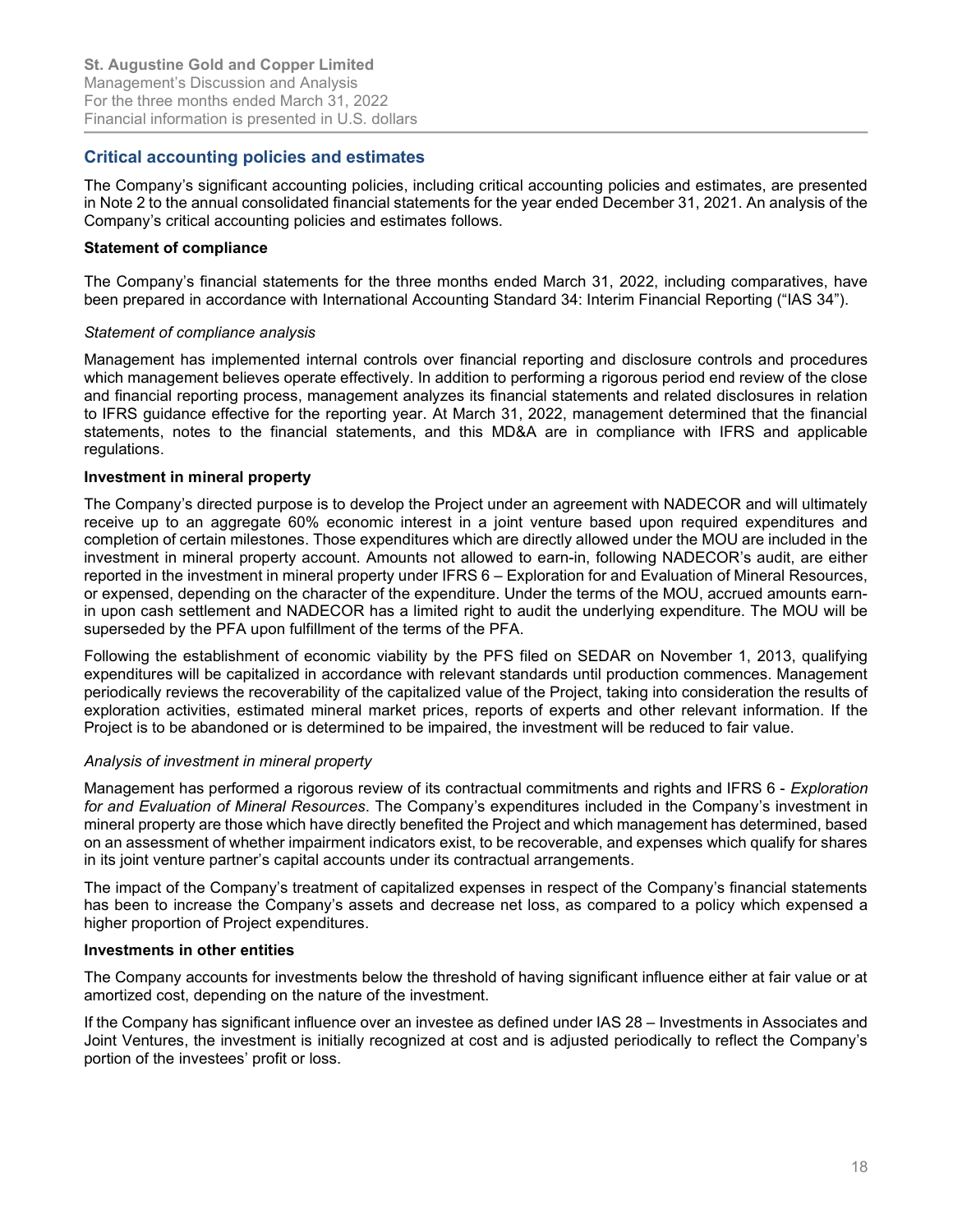#### Analysis of Investments in other entities

The Company's investments in other entities include its investment in NADECOR, Kingking Gold and Copper Mines Inc. ("KGCMI") and KMC.

The investments in NADECOR, KGCMI and KMC were accounted for using the equity method at March 31, 2022. Certain agreements of the Company contain clauses, which if met, could cause the Company's treatment of its investment in KMC to change to proportionate consolidation.

#### Impairment of non-financial assets

The carrying amounts of the Company's non-financial assets or a cash-generating unit are reviewed at each reporting date to determine whether there is any indication of impairment. If any such indication exists, then the asset's recoverable amount is estimated.

The recoverable amount of an asset or a cash-generating unit is the greater of its value in use and its fair value less costs to dispose. Cash generating units are identified at the smallest group of assets that generate cash inflows that are largely independent of the cash inflows from other assets or groups of assets. This value is held through the Company's investment in mineral property, investment in NADECOR and investments in joint ventures.

In assessing value in use, the estimated future cash flows are discounted to their present value using a pre-tax discount rate that reflects current market assessments of the time value of money and the risks specific to the asset. An impairment loss is recognized if the carrying amount of an asset exceeds its estimated recoverable amount. Impairment losses are recognized in profit or loss.

Impairment losses recognized in prior periods are assessed at each reporting date for any indications that the loss has decreased or no longer exists. An impairment loss is reversed if there has been a change in the estimates used to determine the recoverable amount. An impairment loss is reversed only to the extent that the asset's carrying amount does not exceed the carrying amount that would have been determined, net of depreciation or amortization, if no impairment loss had been recognized.

#### Analysis of impairment of non-financial assets

The Company's non-financial assets or a cash-generating unit include investment in mineral property (described above) and property and equipment. Management's policy is to analyze its investment in mineral property and property and equipment for impairment at each reporting period and as circumstances and events warrant. Management has recognized no impairment losses against property and equipment or investment in mineral property since significant activity began in 2011.

## Financial instruments

Financial assets are recognized when the Company becomes a party to the contractual terms of the financial instrument. For purposes of classifying financial assets, an instrument is considered as an equity instrument if it is non-derivative and meets the definition of equity for the issuer in accordance with the criteria of IAS 32, Financial Instruments: Presentation. All other non-derivative financial instruments are treated as debt instruments.

#### Classification, measurement and reclassification of financial assets in accordance with IFRS 9

Under IFRS 9, the classification and measurement of financial assets is driven by the entity's business model for managing the financial assets and the contractual cash flow characteristics of the financial assets.

Financial assets are measured at amortized cost if both of the following conditions are met:

- the asset is held within the Company's business model whose objective is to hold financial assets in order to collect contractual cash flows ("hold to collect"); and,
- the contractual terms of the instrument give rise, on specified dates, to cash flows that are solely payments of principal and interest ("SPPI") on the principal amount outstanding.

All of the Company's financial assets meet these criteria and are measured initially at fair value plus transaction costs. These are subsequently measured at amortized cost using the effective interest method, less any impairment in value.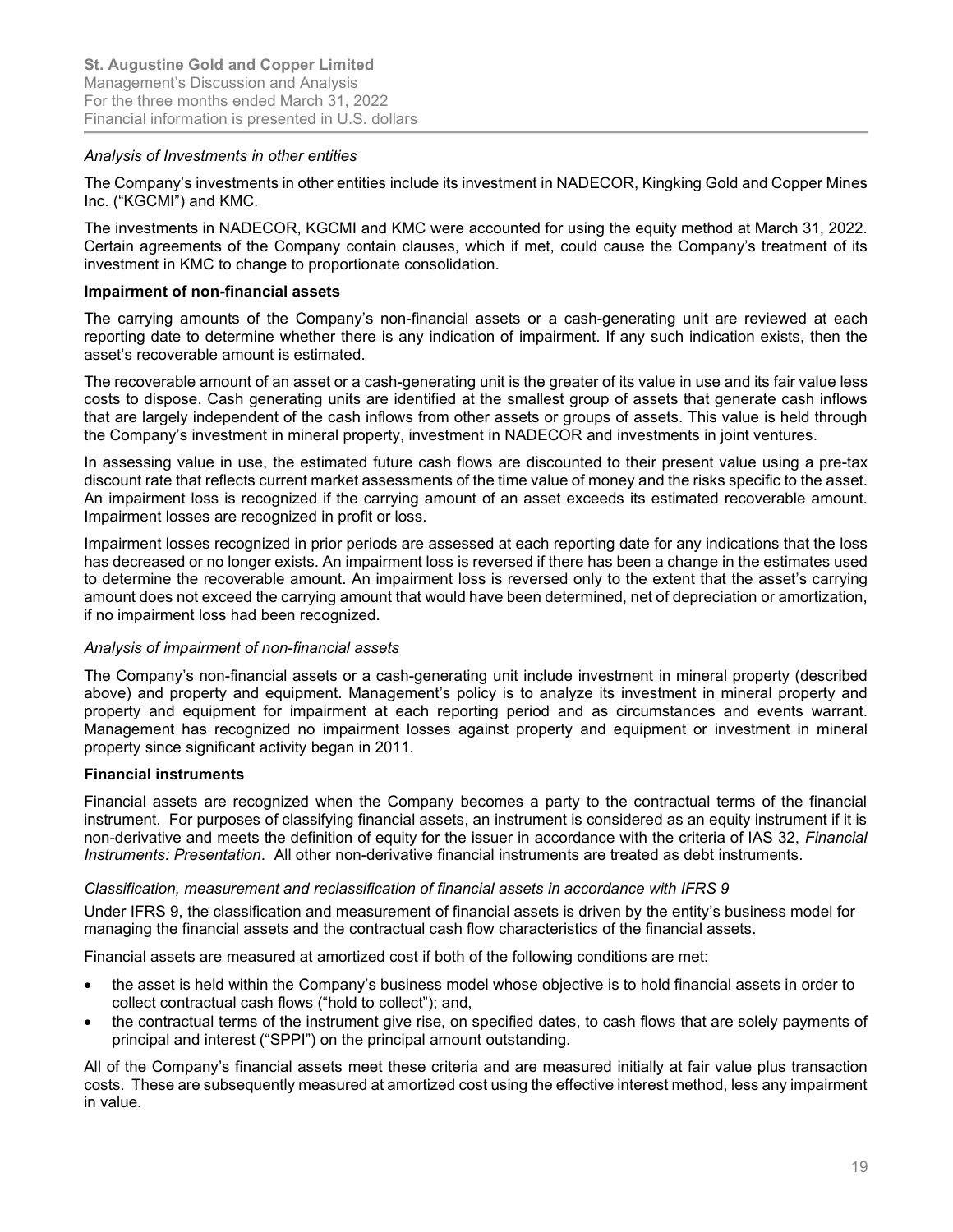The Company's financial assets at amortized cost are presented in the statement of financial position as cash, note receivable from NADECOR, advances to joint ventures, and note receivable from joint venture.

For purposes of cash flows reporting and presentation, cash in banks generally earn interest based on daily bank deposit rates. These are unrestricted and readily available for use in the Company's operations and are subject to insignificant risks of changes in value.

Interest income is calculated by applying the effective interest rate to the gross carrying amount of the financial assets except for those that are subsequently identified as credit-impaired. For credit-impaired financial assets at amortized cost, the effective interest rate is applied to the net carrying amount of the financial assets (after deduction of the loss allowance). The interest earned is recognized in the statement of comprehensive income as part of interest income.

#### Impairment of financial assets under IFRS 9

The Company assesses its expected credit loss (ECL) on a forward-looking basis associated with its financial assets carried at amortized cost. Recognition of credit losses is no longer dependent on the Company's identification of a credit loss event. Instead, the Company considers a broader range of information in assessing credit risk and measuring expected credit losses, including past events, current conditions, reasonable and supportable forecasts that affect collectability of the future cash flows of the financial assets.

The Company applies the simplified approach in measuring ECL, which uses a lifetime expected loss allowance for all receivables. These are the expected shortfalls in contractual cash flows, considering the potential for default at any point during the life of the financial assets. To calculate the ECL, the Company uses its historical experience, external indicators and forward-looking information to calculate the ECL using a provision matrix. The Company also assesses impairment of receivables on a collective basis as they possess shared credit risk characteristics, and have been grouped based on the days past due.

The key elements used in the calculation of ECL are as follows:

- Probability of default It is an estimate of likelihood of default over a given time horizon.
- Loss given default It is an estimate of loss arising in case where a default occurs at a given time. It is based on the difference between the contractual cash flows of a financial instrument due from a counterparty and those that the Company would expect to receive, including the realization of any collateral.
- Exposure at default It represents the gross carrying amount of the financial instruments subject to the impairment calculation.

Measurement of the ECL is determined by a probability-weighted estimate of credit losses over the expected life of the financial instrument.

#### Derecognition of financial assets

The financial assets (or where applicable, a part of a financial asset or part of a group of financial assets) are derecognized when the contractual rights to receive cash flows from the financial instruments expire, or when the financial assets and all substantial risks and rewards of ownership have been transferred to another party. If the Company neither transfers nor retains substantially all the risks and rewards of ownership and continues to control the transferred asset, the Company recognizes its retained interest in the asset and an associated liability for amounts it may have to pay. If the Company retains substantially all the risks and rewards of ownership of a transferred financial asset, the Company continues to recognize the financial asset and also recognizes a collateralized borrowing for the proceeds received.

#### Equity and financial liabilities

Equity

Debt and equity instruments are classified as either financial liabilities or as equity in accordance with the substance of the contractual arrangement and the appropriate reporting standard.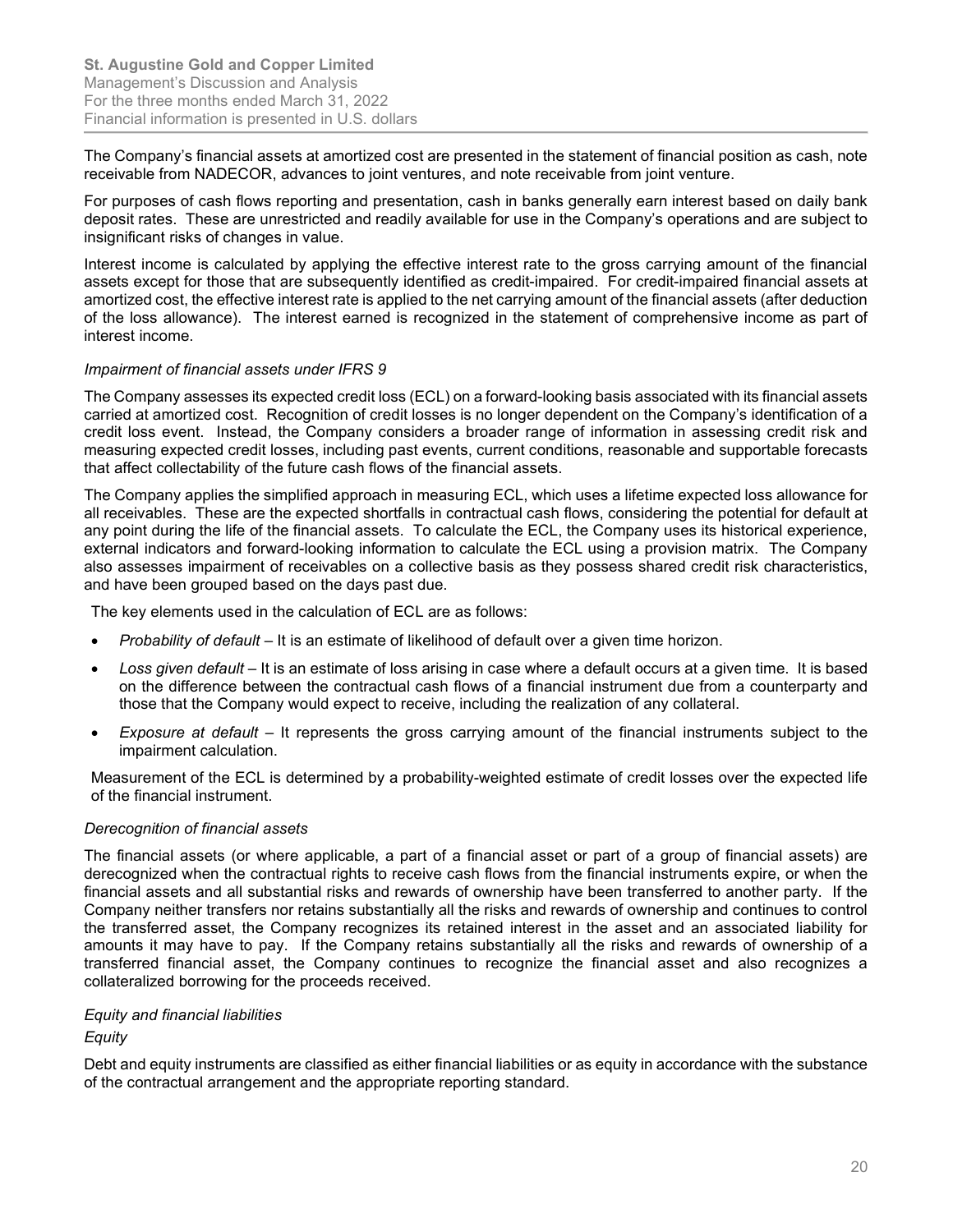An equity instrument is any contract that evidences a residual interest in the assets of an entity after deducting all of its liabilities. Equity instruments issued by the Company are recorded at the proceeds received, net of direct issue costs.

#### Financial liabilities

Financial liabilities include contractual obligations to deliver cash or another financial asset to another entity or to exchange financial assets or financial liabilities under potentially unfavorable conditions. Financial liabilities also include contracts which may be settled in an entity's equity instruments.

#### Other financial liabilities

Other financial liabilities are initially measured at fair value, net of transaction costs, and are subsequently measured at amortized cost using the effective interest method, with interest expense recognized on an effective yield basis.

The effective interest method is a method of calculating the amortized cost of a financial liability and of allocating interest expenses over the corresponding period. The effective interest rate is the rate that discounts estimated future cash payments over the expected life of the financial liability, or, where appropriate, a shorter period, to the net carrying amount on initial recognition.

The Company has classified accounts payable and accrued wages and due to related parties as other financial liabilities.

#### Derecognition of financial liabilities

The Company derecognizes financial liabilities when the Company's obligations are discharged, cancelled or they expire.

#### Significant accounting estimates, judgments and assumptions

The preparation of consolidated financial statements requires management to make judgments and estimates and form assumptions that affect the reported amounts of assets and liabilities at the date of the financial statements and reported amounts of revenues and expenses during the reporting period. On an ongoing basis, management evaluates its judgments and estimates in relation to assets, liabilities, revenue and expenses. Management uses historical experience and various other factors it believes to be reasonable under the given circumstances as the basis for its judgments and estimates. Actual outcomes may differ from these estimates under different assumptions and conditions.

The most significant estimates relate to the share-based payments, impairment assessment of investment in mineral property and associates, and depreciation and impairment of property and equipment.

The most significant judgments relate to recoverability of capitalized amounts, accounting for long-term investments, accounting for investments in joint ventures and associates and the determination of the economic viability of a project.

#### Analysis of accounting estimates and judgments

The useful lives of assets are generally determined by a categorical assignment of fixed asset purchases. In general, management uses a 3, 5, or 10-year depreciation life for vehicles and equipment purchased. Its judgments in analyzing fixed assets for impairment include whether events and circumstances are significant enough to warrant an impairment analysis and its selection of financial data used in calculating the effects of external variables.

Management's judgment as to the recoverability of capitalized amounts is closely tied to management's impairment analysis. A significant difference arises in determining the economic viability of a project, in which case management relies on internal and contracted experts. As of the date of this MD&A, the economic viability of the Company's only mineral asset has been determined by way of a PFS, however, a BFS has not been completed.

Management valued its investment in NADECOR at fair value at June 30, 2013, at cost. In August 2013, the Company obtained board representation, requiring the Company to account for its investment in NADECOR using the equity method. Accordingly, the Company recorded its pro-rata share of comprehensive loss for the periods thereafter. The value of the investment will be affected by the future financial performance of NADECOR, which